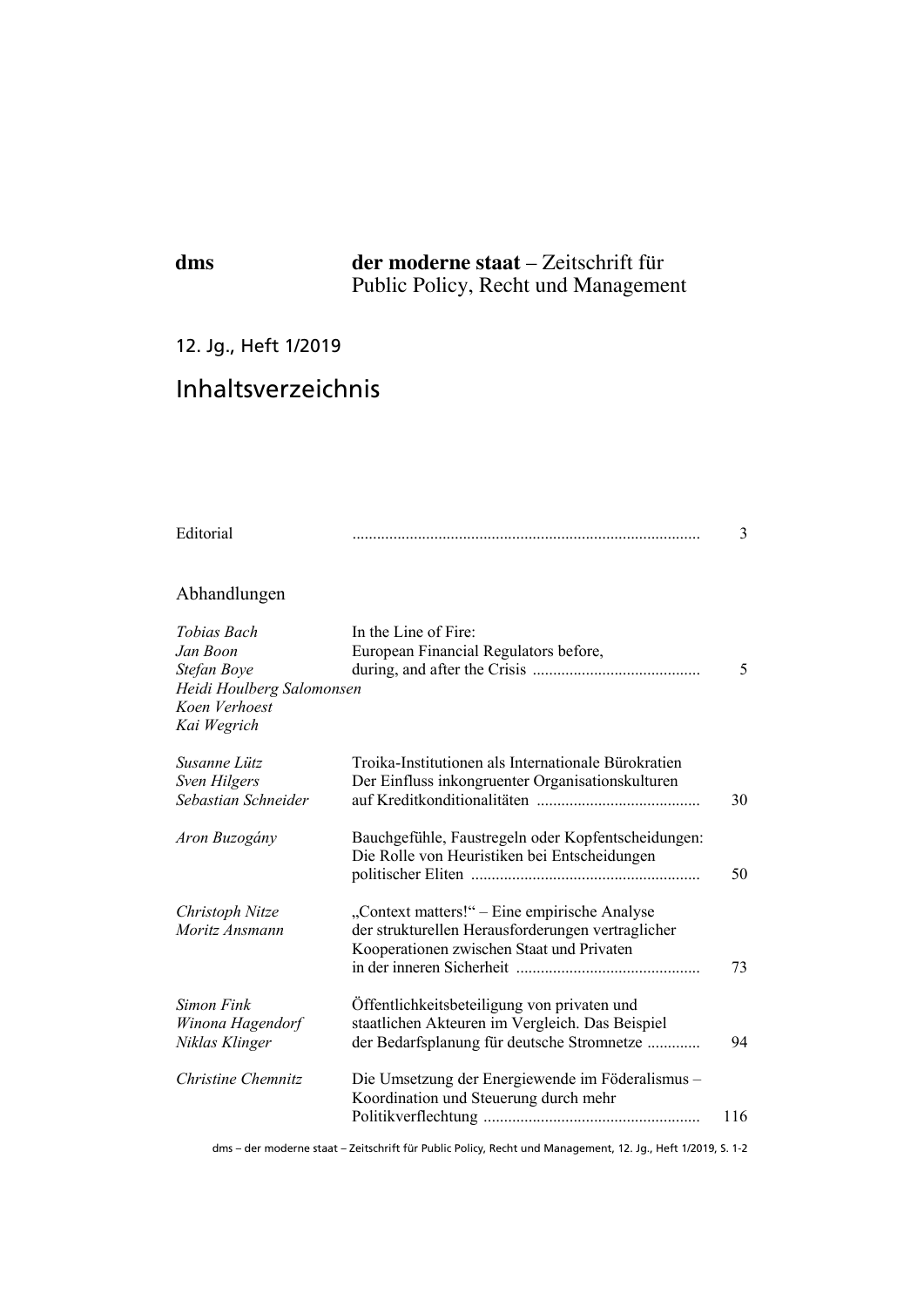# dms-Symposium: Herausforderungen für den modernen Staat

| <b>Thurid Hustedt</b><br>Sylvia Veit<br>Anna Hundehege | Herausforderungen für den modernen Staat:<br>Krise oder Umbruch? Symposium aus Anlass<br>des 10-jährigen Jubiläums der Zeitschrift<br>"dms - der moderne staat" und zu Ehren von | 145 |
|--------------------------------------------------------|----------------------------------------------------------------------------------------------------------------------------------------------------------------------------------|-----|
| Klaus Vitt                                             | Die Digitalisierung der Verwaltung braucht effiziente                                                                                                                            | 157 |
| <b>Ines Mergel</b>                                     | Digitale Transformation als Reformvorhaben der<br>deutschen öffentlichen Verwaltung                                                                                              | 162 |
| Ulrich Silberbach                                      | Der öffentliche Dienst: Altbacken und<br>Auffangbecken oder Macher und Manager?                                                                                                  | 172 |
| <b>Adrian Ritz</b>                                     | Ein moderner öffentlicher Dienst – einige Thesen                                                                                                                                 | 176 |
| Detlef Placzek                                         | Management der Flüchtlingskrise in Rheinland-Pfalz                                                                                                                               | 190 |
| Renate Reiter<br>Annette Elisabeth Töller              | Permissive und restriktive Muster in den                                                                                                                                         | 194 |
| Rezensionen                                            |                                                                                                                                                                                  |     |
| Werner Jann                                            | "Handbuch Staat" (Rüdiger Voigt (Hrsg.))                                                                                                                                         | 221 |
| Rainer Prätorius                                       | "Handbook of American Public Administration"<br>(Edmund C. Stazyk, H. George Frederickson (Ed.))                                                                                 | 224 |
| Holger Straßheim                                       | "How far to nudge? Assessing Behavioural Public                                                                                                                                  | 227 |
| Tobias Bach                                            | "Parlamentarische Kontrolle im Wandel. Theorie und<br>Praxis des Deutschen Bundestages" (Sven Siefken)                                                                           | 232 |
| Oliver Schwab                                          | "Evaluation und Recht - Strukturen, Prozesse und<br>Legitimationsfragen staatlicher Wissensgewinnung<br>durch (Wissenschafts-)Evaluationen"                                      | 236 |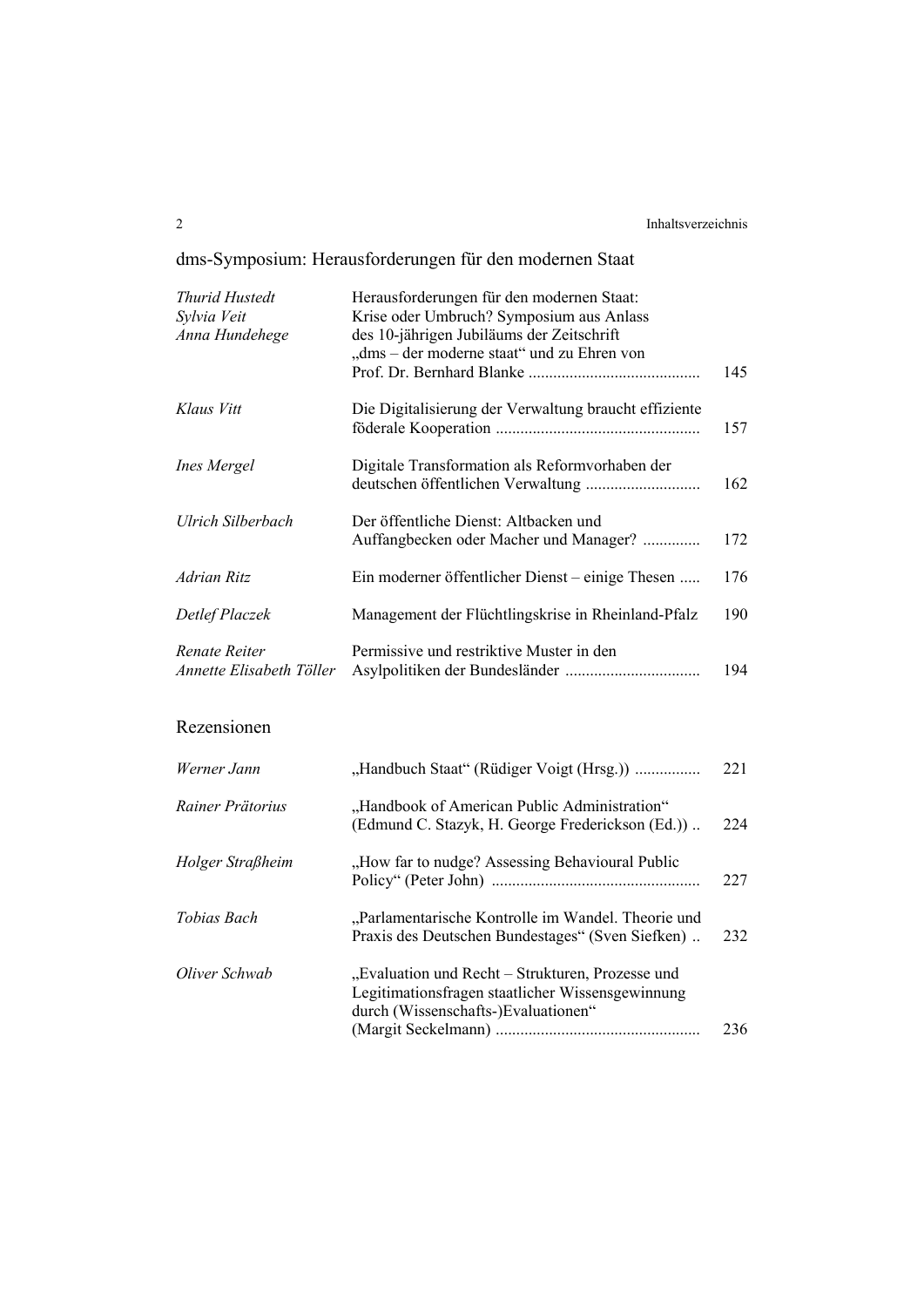## *Tobias Bach, Jan Boon, Stefan Boye, Heidi Houlberg Salomonsen, Koen Verhoest, Kai Wegrich*

# In the Line of Fire: European Financial Regulators before, during, and after the Crisis

### **Abstract**

A key argument in recent theorizing on the drivers of bureaucratic behaviour is that agencies seek to establish and maintain a unique reputation. While recent years have witnessed substantial empirical support for this claim, the field lacks comparative examinations of the dynamics of reputation and its management throughout crisis periods. This article draws on a systematic media content analysis to explore the exposure and communication responses of the German, Belgian and Danish financial regulators to reputational threats before, during, and after the financial crisis. Our results point at the dynamic and context-sensitive nature of reputation management.

*Keywords*: Bureaucratic reputation, agency autonomy, regulatory agencies, financial crisis, structural reform

#### **Zusammenfassung**

*Im Kreuzfeuer der öffentlichen Aufmerksamkeit: Europäische Finanzmarktregulierer vor, während, und nach der Finanzkrise* 

Ein zentrales Argument der aktuellen Literatur zu bürokratischem Entscheidungsverhalten lautet, dass Behörden danach streben, eine einzigartige Reputation zu erlangen und aufrechtzuerhalten. Diese Aussage wurde in den vergangenen Jahren in zahlreichen empirischen Studien bestätigt. Allerdings liegen bislang keine vergleichenden Analysen vor, die sich mit der Veränderung bürokratischer Reputation und dem Reputationsmanagement in Krisenzeiten auseinandersetzen. Der vorliegende Beitrag untersucht auf der Grundlage einer systematischen Medienanalyse, welchen reputationsbezogenen Bedrohungen die Finanzmarktbehörden in Deutschland, Belgien und Dänemark vor, während und nach der Finanzkrise ausgesetzt waren und wie diese hierauf mit Hilfe öffentlicher Kommunikation reagiert haben. Die Ergebnisse zeigen, dass Reputationsmanagement zeitlichen Schwankungen unterliegt und kontextabhängig ist.

*Schlagworte*: Bürokratische Reputation, behördliche Autonomie, Regulierungsbehörden, Finanzmarktkrise, Strukturreform

## 1 Introduction

This article contributes to a growing body of literature that has established reputation as an important motivation for the behaviour of government agencies and their stakeholders (Busuioc & Lodge, 2017; Carpenter & Krause, 2012). Whereas institutional political science has long focused on the authority of political principals to control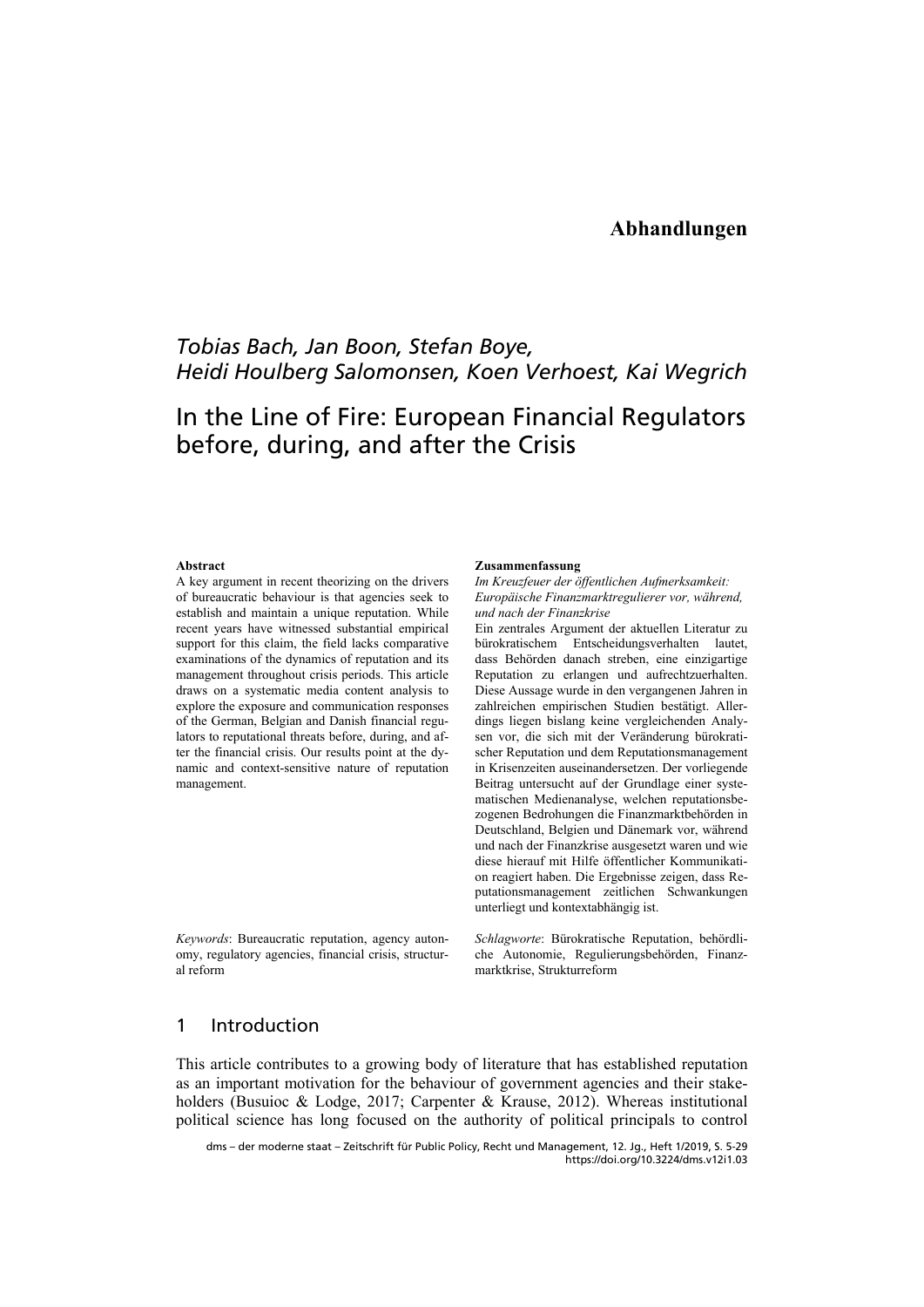agencies, reputation-based approaches shed light on reputation as a source of bureaucratic power (Maor, 2015). In a context of information overload, individuals make choices based on impressions and experiences, or in other words: on reputation (Canel & Luoma-aho, 2019). Therefore, favourable and unique reputations serve as valuable assets for agencies to forge power and autonomy (Carpenter, 2001). Not surprisingly, then, agencies have been found to be concerned with how they are externally perceived and to react strategically to threats to their reputation.

This article addresses several shortcomings in the literature on bureaucratic reputation theory. First, bureaucratic reputation theory predicts that reputation-seeking agencies will react differently to public allegations targeted at different areas of agency activity. The literature shows that agencies calibrate their responses to the reputational costs of public allegations (Gilad, Maor, & Bloom, 2015; Maor, Gilad, & Bloom, 2013). The empirical literature testing this core claim in bureaucratic reputation theory is, however, limited in scope and in particular lacks validation across various national contexts. The theory's assumptions have mainly been tested for agencies in the United States (Carpenter, 2010a, 2010b), Israel (Gilad et al., 2015; Maor et al., 2013), and Australia (Maor & Sulitzeanu-Kenan, 2016). The article addresses this limitation by studying reputational threats and agencies' responses for agencies with similar tasks in three European countries.

Second, the concept of reputation is multi-dimensional. For instance, agencies scoring high on performative reputation (the agency's ability to achieve its mission) may not necessarily score high on procedural reputation (the agency's respect of norms and procedures of appropriate decision-making) (Carpenter & Krause, 2012). However, despite the intuitively powerful distinction between different reputational dimensions, this idea has received limited empirical attention so far (but see Christensen & Lodge, 2018). Hence, we do not know whether agencies are systematically exposed to some types of allegations rather than others, and whether they respond differently towards allegations addressing different dimensions of bureaucratic reputation. The article contributes to the literature by systematically analysing agencies' exposure and reactions to threats directed at performative reputation.

Third, although several authors have studied agencies' decision-making and communication in times of crisis (Carpenter, 2010a; Moschella & Pinto, 2018), we do not know whether agencies respond differently to reputational threats under crisis conditions as opposed to 'business-as-usual' conditions. Although reputation threats may be linked to an institutional crisis exposing significant errors of omission or commission in an organization, they may also take the form of criticism of single-case decisions or organizational practices well below the (malleable) threshold of a fullblown crisis. The financial crisis is a unique possibility for studying regulatory agencies being exposed to similar types of reputational threats across different national contexts.

In order to investigate how agencies react to reputational threats under various contextual conditions, we explore the exposure and reaction of three European financial regulators to reputational threats before, during, and after the financial crisis using systematic media content analysis. The article's comparative research design primarily serves as a means to test the robustness of bureaucratic reputation theory across national and situational contexts. We use systematic media content analysis and apply a novel content coding of major newspapers' reporting on financial regulators' reputations in Belgium, Denmark and Germany from 2003-2015.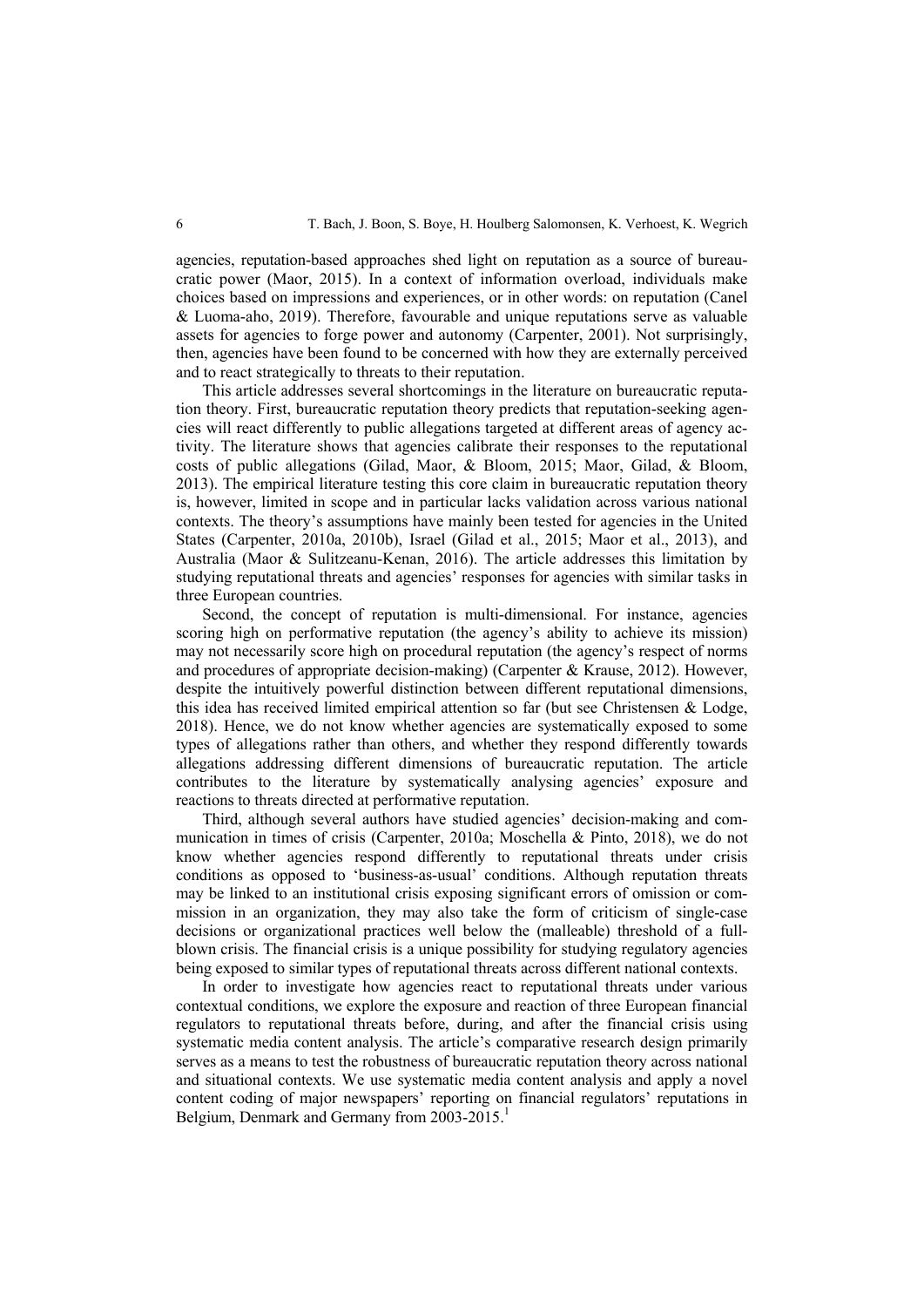## **Abhandlungen**

## *Susanne Lütz, Sven Hilgers, Sebastian Schneider*

# Troika-Institutionen als Internationale Bürokratien

### Der Einfluss inkongruenter Organisationskulturen auf Kreditkonditionalitäten

### **Zusammenfassung**

Zur Bewältigung der Folgen der europäischen Schuldenkrise schlossen sich erstmals die Europäische Kommission, die Europäische Zentralbank und der Internationale Währungsfonds zur "Troika" zusammen. Krisengeschüttelte Euroländer erhielten Hilfskredite verbunden mit umfangreichen Kreditkonditionalitäten. Obwohl die Troika bestrebt war, nach außen einheitliche Positionen zu demonstrieren, zeigten sich in Fragen der Schuldenrestrukturierung, der fiskalischen und strukturellen Anpassung systematisch inhaltliche Differenzen zwischen den drei Organisationen. Diese rekonstruieren wir mit Hilfe von process tracing für die Programme für Irland und Griechenland. Unter Rückgriff auf das Konzept der Organisationskultur und ein Verständnis internationaler Organisationen als Bürokratien oder "international public administrations" interpretieren wir konfligierende Ansätze der Kreditvergabe als Ausdruck inkongruenter Organisationskulturen der Troika-Bürokratien. Unsere Befunde widersprechen sowohl staatszentrierten Perspektiven auf die Troika als auch Ansätzen, die internationale Organisationen eher als "multiple Persönlichkeiten" denn als unitarische Akteure begreifen.

*Schlagworte*: Internationaler Währungsfonds, Europäische Kommission, Europäische Zentralbank, Organisationskultur, Bürokratie

#### **Abstract**

### *The impact of incongruent organizational cultures on loan conditionalities*

For the first time, the European Commission, the European Central Bank and the International Monetary Fund joined forces in the 'Troika' to deal with the effects of the European debt crisis. Crisisridden Euro countries were to receive loans linked to substantial credit conditionalities. While the Troika was eager to present a common position on loan conditionalities, the three organizations frequently were divided over issues such as debt restructuring, fiscal and structural adjustment. Using process tracing we exemplify the contextual differences by analyzing the loan programs for Ireland and Greece. Referring to the concept of organizational culture and to international organizations as bureaucracies or 'international public administrations', we interpret conflicting approaches to financial assistance as the result of incongruent organizational cultures of the Troika bureaucracies. Our study challenges state-centered readings of the Troika, but also approaches that consider international organizations as 'multiple selves' rather than unitary actors.

*Key Words*: International Monetary Fund, European Commission, European Central Bank, Organizational Culture, Bureaucracy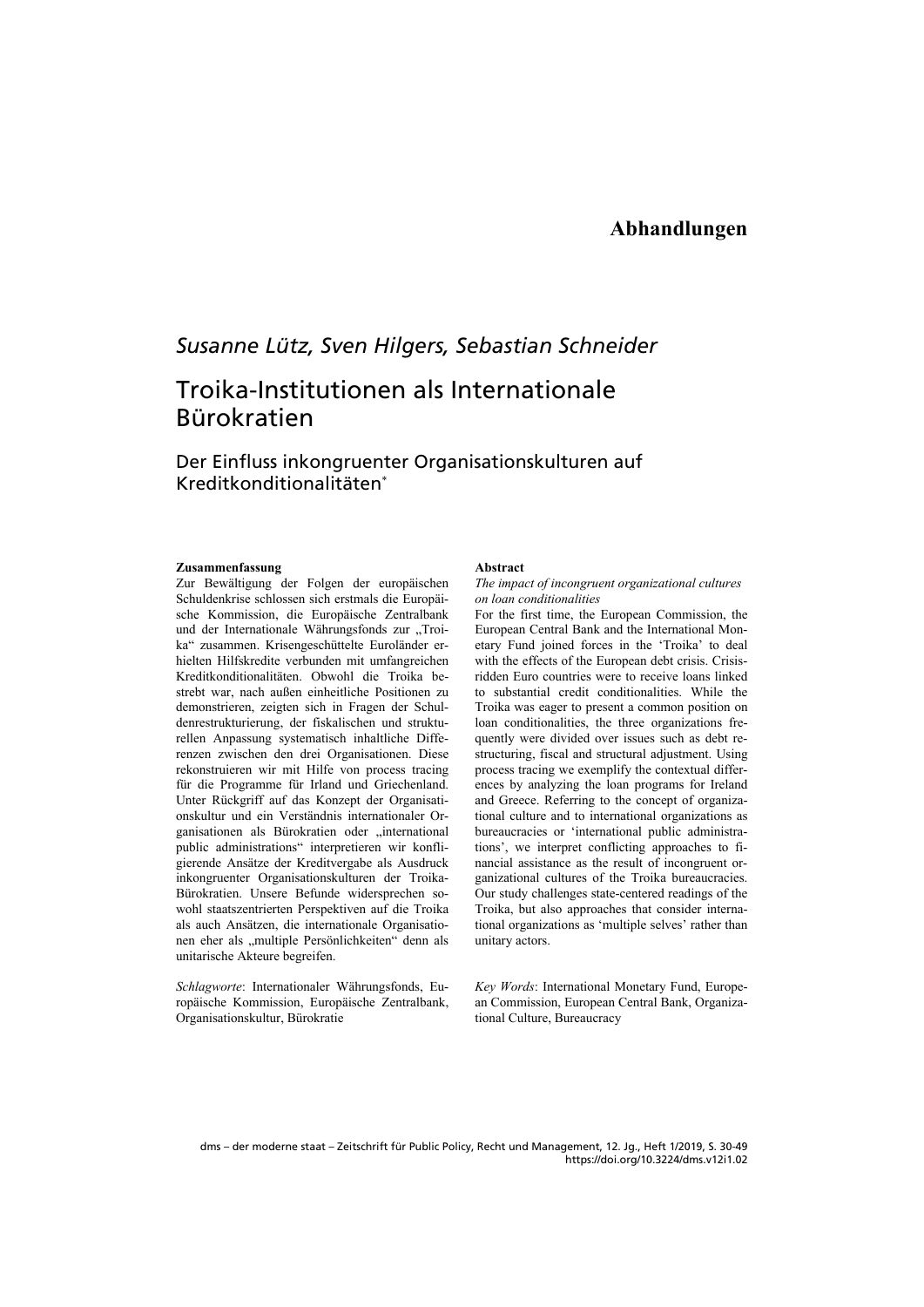### 1 Einleitung

Die globale Finanz- und europäische Schuldenkrise stellte die Eurozone vor neue Herausforderungen. Zwischen 2009 und 2012 gerieten nacheinander Griechenland, Irland, Portugal und Zypern an die Grenzen ihrer Zahlungsfähigkeit. Höhere Haushaltsdefizite als zunächst erwartet wie im Falle Griechenlands, die Schieflage irischer Banken infolge spekulativer Immobilieninvestitionen, hohe Haushalts- und Leistungsbilanzdefizite in Portugal, verbunden mit konstant hoher Neuverschuldung und schließlich die drohende Zahlungsunfähigkeit der beiden größten zypriotischen Banken konfrontierten die europäischen Staaten mit neuen Problemen. Die Refinanzierung der Krisenländer am privaten Kapitalmarkt erschien aufgrund stetig steigender Zinsen zunehmend unmöglich. Eine mögliche Zahlungsunfähigkeit global verflochtener Banken sowie steigende Zinsdifferenzen bei den Staatsanleihen europäischer Länder weckten Befürchtungen einer Ausweitung der Krise.

Die Staaten reagierten mit der Einrichtung eines neuen institutionellen Arrangements der Krisenbewältigung. Zur Vergabe von Finanzhilfen an krisengeschüttelte Euroländer sollten sich der Internationale Währungsfonds (IWF), die Europäische Kommission (EK) und die Europäische Zentralbank (EZB) zur "Troika" zusammenschließen. Länderspezifische "Mission Teams", besetzt mit Fachpersonal der drei internationalen Organisationen, sollten die Kreditkonditionen mit den Schuldnerländern aushandeln und deren Umsetzung überwachen. Die Mitgliedstaaten des IWF und der Europäischen Union (EU) stimmten über die Programme und die Auszahlung einzelner Kredittranchen jeweils im geschäftsführenden Direktorium des IWF und im europäischen Finanzministerrat ab. Jedoch kam den Troika- Organisationen und speziell den jeweiligen Mission Teams eine zentrale Rolle bei der Ausgestaltung des Programmdesigns zu. Obwohl die Troika bestrebt war, einheitliche Positionen bei der Festlegung von Kreditkonditionalitäten nach außen zu demonstrieren, wurden immer wieder inhaltliche Differenzen sichtbar. Diese bezogen sich auf mögliche Forderungsverzichte privater oder öffentlicher Gläubiger im Zuge der Schuldenrestrukturierung, auf die Festlegung fiskalischer Zielvorgaben sowie auf Art und Umfang struktureller Anpassungsmaßnahmen wie Privatisierung, Liberalisierung und Flexibilisierung des Arbeitsmarktes.

In diesem Beitrag gehen wir der Frage nach, warum sich die Positionen der Troika-Organisationen bei der Festlegung von Konditionen für Kredite an Euroländer unterschieden haben. Wir argumentieren, dass ein Verständnis der Troika-Organisationen als "international public administrations" (IPAs) (Knill, Eckhard & Bauer, 2017) oder "international bureaucracies" (Biermann, 2017) zur Beantwortung dieser Fragestellung beiträgt. Mit IPAs bezeichnen Christoph Knill, Steffen Eckhard und Michael Bauer (2017, p. 174) die Sekretariate bzw. Verwaltungsstäbe internationaler Organisationen, welche eine zentrale Bedeutung für die Erfüllung der Organisationsaufgaben einnehmen. Im Zuge der Zunahme grenzüberschreitender Probleme und politischer Versuche ihrer Problembearbeitung agieren IPAs als Vermittler in politischen Verhandlungsprozessen (Biermann & Siebenhüner, 2009), "orchestrieren" Staaten oder Versuche, diese zu umgehen (Abbott et al., 2015) und kooperieren bei der Erfüllung überlappender Aufgaben, wie auch im vorliegenden Fall (u. a. Galbreath & Gebhard, 2010; Freytag & Kirton, 2017).

Der IWF, die EU Kommission und die EZB entsprechen in vielerlei Hinsicht den Charakteristika bürokratischer Organisationen oder IPAs. Sie verfügen über ein rechtlich fixiertes Mandat, fachliche Expertise sowie erhebliche Ressourcen zur Aufgaben-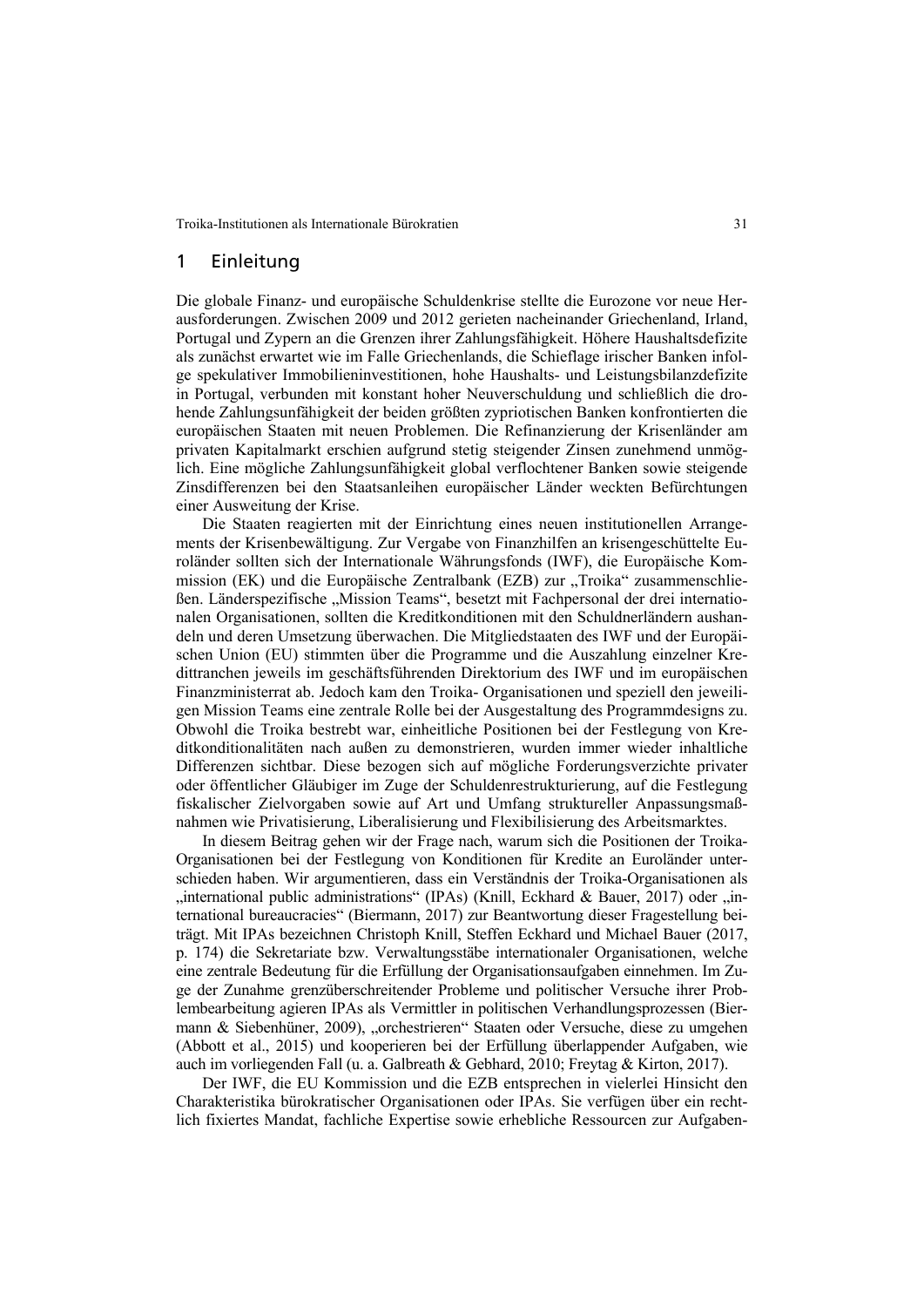## *Aron Buzogány*

# Bauchgefühle, Faustregeln oder Kopfentscheidungen: Die Rolle von Heuristiken bei Entscheidungen politischer Eliten

### **Zusammenfassung**

Die kognitionswissenschaftliche Entscheidungsforschung hat in den letzten Jahren in einer Reihe von Nachbardisziplinen der Politikwissenschaft wie der Ökonomie und der Rechtswissenschaft bedeutende Erfolge gefeiert. Nicht nur in der Politischen Psychologie, sondern auch in anderen politikwissenschaftlichen Subdisziplinen, etwa in der Wahl- und Einstellungsforschung, der Außenpolitikanalyse oder der Politikfeldforschung, sind Erkenntnisse aus dieser Forschungstradition von immer größerer Bedeutung. Dieser Beitrag diskutiert wichtige Entwicklungslinien der Forschungstradition über Heuristiken und bietet eine Übersicht der politikwissenschaftlichen Rezeption dieser Arbeiten. Ziel des Beitrags ist es, die kognitionswissenschaftlich fundierte Perspektive der Entscheidungsfindung für ein breiteres politikwissenschaftlich interessiertes Publikum bekannt zu machen und auf Möglichkeiten ihrer Anwendung in der qualitativ orientierten Regierungsforschung hinzuweisen. Der Beitrag fokussiert dabei auf Eliten als zentrale Akteure der politischen Entscheidungsfindung. Anhand eines Fallbeispiels aus dem Grenzgebiet der Europa- und Regierungsforschung wird illustriert, wie die dargestellte Literatur zu Heuristiken zusammen mit neo-institutionalistischen Ansätzen mit einigem Mehrwert angewendet werden kann.

*Schlagwörter*: Nudge, Heuristiken, Regierungsforschung, Entscheidungsfindung, Europapolitik

#### **Abstract**

*Gut feelings, rules of thumb or brain decisions: The role of heuristics in decision-making of political elites* 

Behavioral perspectives have celebrated significant successes in a number of disciplines such as economics and law. Not only in political psychology are findings from this research tradition becoming increasingly important, but also in other subdisciplines of political science, such as electoral studies, foreign policy analysis, and policy field research. This article discusses important lines of development in the research program on heuristics and provides an overview of the political science reception of these works. The aim of the contribution is to popularize the behavioral decisionmaking agenda to a broader political science audience and to point to possibilities of its application in qualitatively oriented research. The contribution focuses on elites as central actors in political decision-making. Using a case study located at the intersection of European and domestic politics, the contribution illustrates the added value of the heuristics literature and how it can be combined with neo-institutionalist approaches.

*Keywords*: Nudge, Heuristics, Decision-making, European policy-making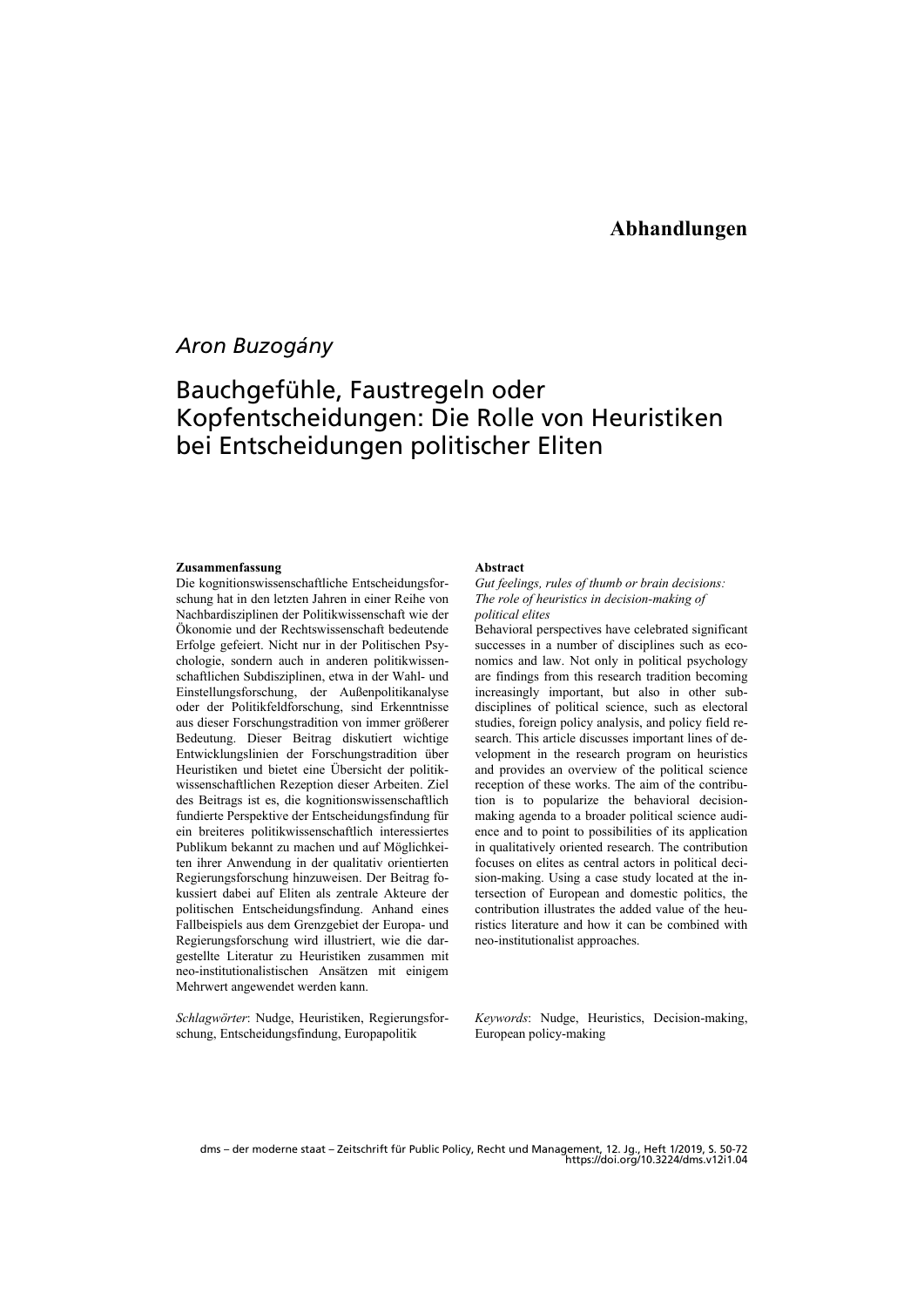### 1 Einleitung $1$

Viele theoretische Ansätze in verschiedenen politikwissenschaftlichen Subdisziplinen wie der Policy-Forschung, den Internationalen Beziehungen oder der Wahlforschung problematisieren die "heroischen" Annahmen einfacher Rational-Choice-Ansätze, denen zufolge Individuen vordergründig unter Zuhilfenahme abwägender Sachrationalität entscheiden (Green & Shapiro, 1994). Der zurzeit vielleicht folgenreichste Gegenentwurf zu der dominanten rationalistischen Perspektive entstammt der psychologischen Verhaltensforschung. Diese und die darauf verweisende Forschung aus sozialwissenschaftlichen Nachbardisziplinen haben sich das Ziel gesetzt, eine realistischere Perspektive auf Entscheidungssituationen anzubieten. Im Gegensatz zu den oft hochstilisierten "Kopfentscheidungen" (vermeintlich) nutzenmaximierender Akteure geht das Forschungsprogramm über Entscheidungsheuristiken davon aus, dass in den allermeisten Fällen Entscheidungen auch auf "Bauchgefühle" oder einfache kognitive "Faustregeln" zurückzuführen sind. Bei allen Unterschieden teilen diese Ansätze im Wesentlichen die Aussage, dass Deutungsmuster als handlungsleitende heuristische Filter darüber entscheiden, welche Handlungen ausgeführt werden. Solche einfachen, schnell aktualisierbaren kognitiven Entscheidungsheuristiken versetzen Akteure in die Lage, Informationen so zu priorisieren, das mit überschaubaren Informationskosten innerhalb knapper Zeithorizonte Entscheidungen getroffen werden können (James & Jorgensen, 2009, S. 151). Heuristiken werden dabei als Problemlösungsstrategien definiert, die auf mentale Abkürzungen verweisen (Fiedler & Schmidt, 1995). Bei Heuristiken handelt es sich um bewusst oder unbewusst benutzte Entscheidungshilfen, die in komplexen Entscheidungssituationen, in denen oft keine optimalen Lösungen möglich sind, benutzt werden, um pragmatische, schnelle und ausreichend gute Entscheidungen herbeizuführen. Mit Hilfe von Heuristiken können Akteure schwierige und große Informationsmengen leichter stukturieren und komplexe Entscheidungssituationen erheblich vereinfachen. Solche allgemeinen Grundsätze und Deutungsmuster helfen, konkurrierende Ziele zu hierarchisieren und nicht kompatible Wertmaßstäbe zu vereinbaren. Heuristiken helfen in Entscheidungssituationen, in denen Zeit knapp ist und Handlungsbedingungen durch Unsicherheit gekennzeichnet sind, Informationen nach einfachen Regeln zu verarbeiten. Diese weite Definition lässt bewusst offen, ob Heuristiken positiv oder negativ zu bewerten sind: Einerseits können solche kognitiven *shortcuts* beschleunigend wirken – was oft überhaupt erst das Entscheiden unter realistischen Bedingungen ermöglicht. Andererseits kann es aber durch das Verkürzen sehr wohl zu kognitiven Fehlschlüssen kommen, die zu systematisch suboptimalen Entscheidungen führen.

Die Folgen eines Perspektivenwechsels vom nutzenmaximierenden *homo oeconomicus* hin zum *homo heuristicus* (Gigerenzer & Brighton, 2009) sind für die gesamte Politikwissenschaft potentiell von geradezu revolutionärer Bedeutung. Dass man vor allem in der angelsächsischen sozialwissenschaftlichen Forschung von einem "*cognitive turn*" (McCubbins & Turner, 2012) oder gar einer "kognitiven Revolution" (Hafner-Burton, Haggard, Lake & Victor, 2017) spricht, wurde einerseits durch Fortschritte in der Verhaltenspsychologie und der Gehirnforschung, andererseits durch ökonomische und politische Entwicklungen ausgelöst. Die Schulden- und Finanzkrise Ende der 2000er Jahre war auch eine Krise der Sozialwissenschaften. Daher erstaunt es kaum, dass angesichts der Krise auch das dominante Theoriegebäude des *Rational Choice*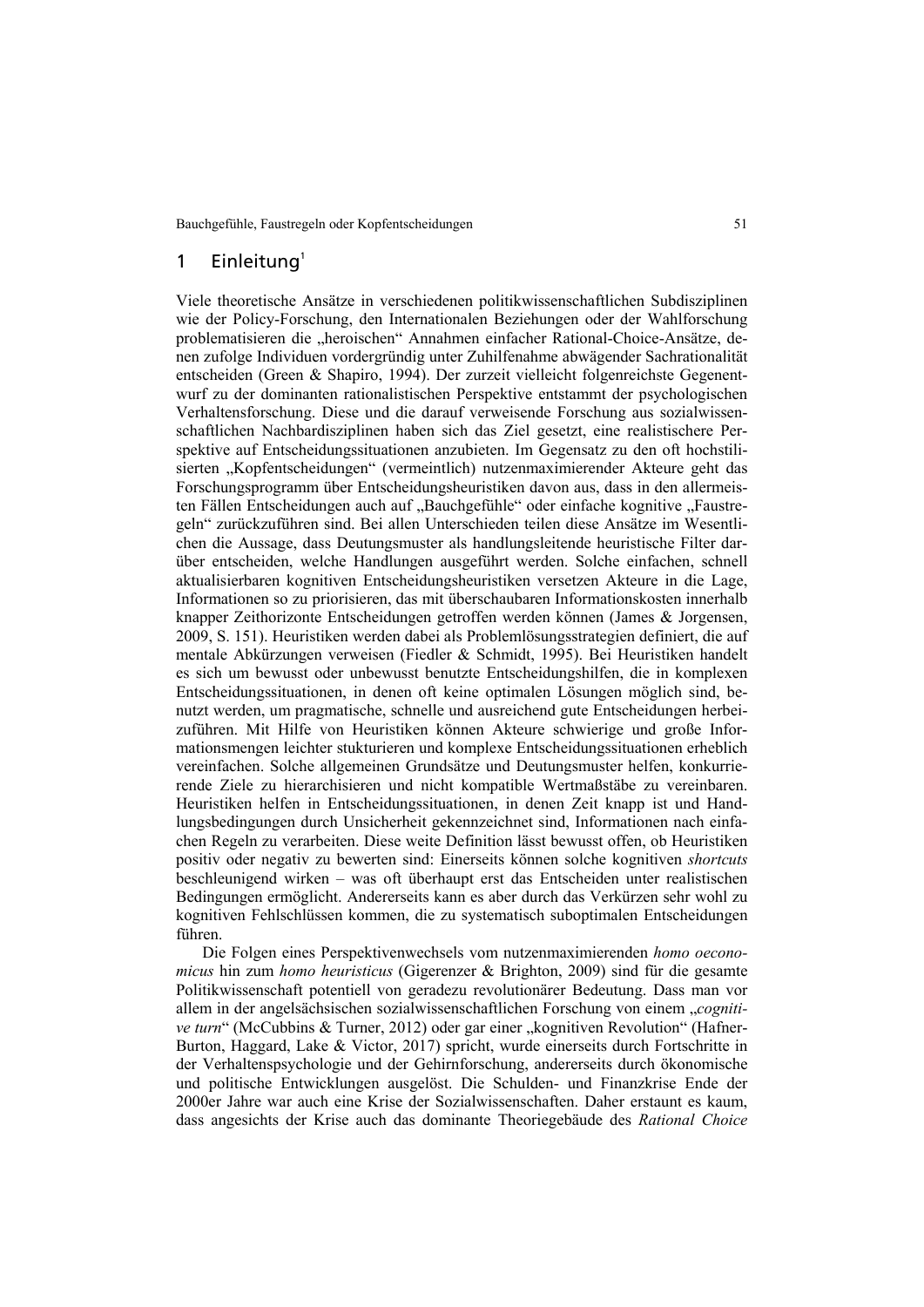empfindliche Risse im Fundament bekommen hat und das bereits seit einigen Jahren kohärent formulierte Gegenangebot der kognitiven Schule bereitwillig aufnahm. Vor allem zwei Nachbardisziplinen der Politikwissenschaft, die Ökonomie und die Rechtswissenschaft, waren an der Speerspitze dieser Entwicklung, was einerseits auf ihre interdisziplinäre Ausrichtung, andererseits auf die durch die *Law-and-Economics*-Tradition eng miteinander verzahnte angelsächsische Forschungslandschaft zurückzuführen ist. Dazu kommt, dass einzelne grundlegende Arbeiten zu Heuristiken wie etwa die Forschung über Risikowahrnehmung von Amos Tversky und Daniel Kahneman in der Ökonomie bereits früh rezipiert wurden (Kahneman, Knetsch & Thaler, 1991). Doch war es erst die Finanzkrise des Jahres 2008, welche diese Ergebnisse in ein neues Licht rückte. Mit der in ihrem Bestseller "Nudge" dargelegten Theorie eines "paternalistischen Libertarianismus" trafen Richard H. Thaler und Cass R. Sunstein den Nerv der Zeit (2008) und bedienten den Wahlsieg Barack Obamas 2009 begleitenden Ruf nach nicht unbedingt mehr, sondern "intelligenterer" Regulierung. Mittlerweile sind *Behavioural Insights Teams* in mehrere Regierungszentralen eingezogen, was lebhafte Debatten über die ethisch-moralischen, aber auch pragmatisch-effizienzorientierte Dimensionen des "Anstupsens" angestoßen hat (Bornemann & Smeddinck, 2016; Halpern, 2016; Lepenies, MacKay & Quigley, 2018; Lodge & Wegrich, 2016; Strassheim, Jung & Korinek, 2015; Strassheim & Korinek, 2016).

Im Gegensatz zu einigen Nachbardisziplinen, allen voran der Ökonomie (Bingham & Eisenhardt, 2011; Kahneman, 2003) und der Rechtswissenschaft mit ihrer seit mehreren Jahren zu beobachtenden Hinwendung zur Verhaltensökonomie (Kelman, 2011; 2013; Korobkin & Ulen, 2000; Persad, 2014; Wolff, 2015)*,* erfuhr allerdings in der Politikwissenschaft das Forschungsprogramm über heuristische Entscheidungsfindung bislang nur recht wenig Resonanz (Brandstätter, Hertwig & Gußmack, 2010; Hafner-Burton, Hughes & Victor, 2013; Wilson, 2011). Das ist insofern verwunderlich, als es dabei im Kern um realistische Aussagen über das Handeln von Akteuren geht – was eines der Hauptinteressen auch der Politikwissenschaft ist. Trotz einer beeindruckenden Popularisierung behaviouralistischer Ansätze (Dobelli, 2011; Gigerenzer, 2007; 2014; Kahneman, 2011; Kahneman, Lovallo & Sibony, 2011; Kaiser, 2012; Thaler & Sunstein, 2008) gilt dieser Befund für die deutschsprachige Politikwissenschaft sogar in verstärkter Form. In der englischsprachigen Politischen Psychologie hat, folgt man der Periodisierung von William J. McGuire (2004), nach der intensiven Beschäftigung mit Persönlichkeit und Politik (1940-1950er Jahre), mit politischen Einstellungen und Wahlverhalten (1960-1970er Jahre), bereits seit den 1980er Jahren eine verstärkte Beschäftigung mit Informationsverarbeitung und Entscheidungsfindung stattgefunden. Allerdings wurde dies in der deutschsprachigen Forschung, die eine starke Tradition im Bereich der Forschung zu Wertewandel, Partizipation, Sozialkapital und Wahlverhalten vorzuweisen hat (Gabriel & Maier, 2009), bisher nur am Rande mit verfolgt (etwa Frank, Schoen & Faas, 2015).

Ziel des Beitrags ist es daher, im Sinne eines Literaturberichts die kognitionswissenschaftlich fundierte Perspektive der Entscheidungsfindung für ein breiteres politikwissenschaftlich interessiertes Publikum bekannt zu machen, gleichzeitig aber auch auf Möglichkeiten ihrer Anwendung in der qualitativ orientierten Politikwissenschaft in konzeptioneller und empirischer Hinsicht hinzuweisen. Zunächst werden dabei in Form eines Überblicks die Grundlagen des Forschungsprogramms zu Heuristiken vorgestellt (Teil 2) und bisherige politikwissenschaftliche Anwendungen bezüglich politischer Eliten diskutiert (Teil 3). Daran anschließend wird der Mehrwert einer Analyse, die auf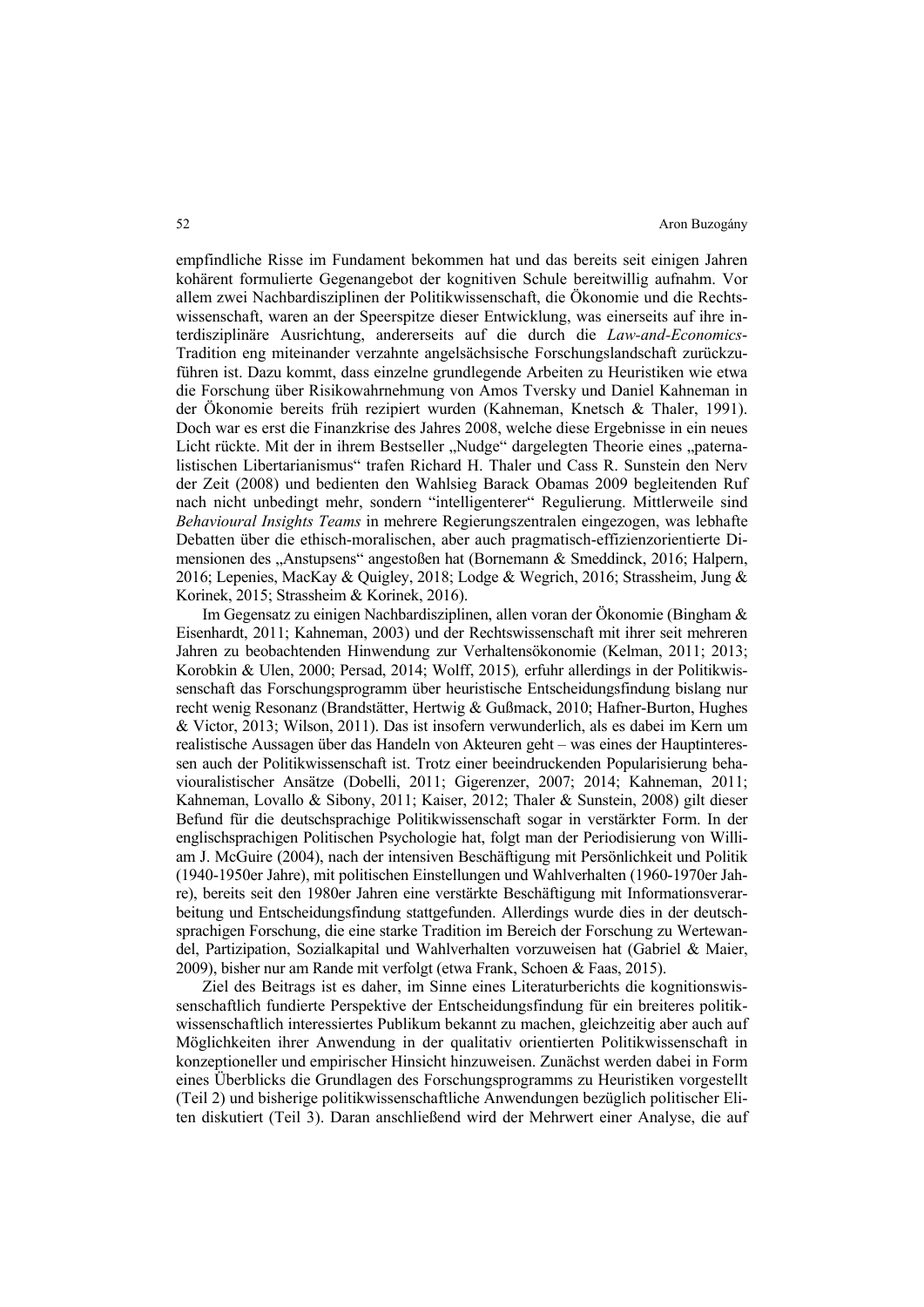## *Christoph Nitze, Moritz Ansmann*

# "Context matters!" – Eine empirische Analyse der strukturellen Herausforderungen vertraglicher Kooperationen zwischen Staat und Privaten in der inneren Sicherheit

#### **Zusammenfassung**

Angesichts neuer komplexer Bedrohungslagen hat sich mit der Lösungsformel der "vernetzten Sicherheit" die Überzeugung durchgesetzt, dass neben staatlichen auch private Akteure in die Gewährleistung der inneren Sicherheit eingebunden werden müssen. Ausdruck findet dies in der zunehmenden Verbreitung vertraglicher Auslagerungen von Sicherheitsleistungen. Damit einhergehende Probleme werden jedoch häufig ausgeblendet. Vor diesem Hintergrund untersucht der vorliegende Beitrag empirisch die Frage, vor welchen strukturellen Herausforderungen vertragliche Kooperationen von Sicherheitsbehörden mit privaten Sicherheitsdienstleistern stehen. Mittels qualitativer Fallstudienanalysen werden dabei folgende Kontextspezifika des Aufgabenfeldes "Innere Sicherheit" explorativ hergeleitet und deren Folgen für die Kooperationspraxis analysiert: (1) Hoher Problemdruck, (2) Funktionale Intransparenz, (3) Geringe Fehlertoleranz, (4) Defizitäre Leistungserfassung und (5) Komplexe Netzwerkstrukturen. Die Studie liefert Anregungen für weitergehende Analysen über Herausforderungen vertraglicher Kooperationen in der inneren Sicherheit sowie praxisrelevante Erkenntnisse über die Hintergründe systemisch bedingter Problemkonstellationen. Gleichzeitig verdeutlicht sie, wie unerlässlich politikfeldspezifische Kontextualisierungen für das Verständnis öffentlich-privater Kooperationen sind.

*Schlagworte*: Sicherheitspolitik; Security Governance; Auslagerung; Contracting Out; Öffentlichprivate Kooperationen

#### **Abstract**

### *"Context matters!" – An empirical analysis of structural challenges of public-private cooperations in internal security*

In view of new complex security threats, the paradigm of "networked security" has established the idea that both state and private sector actors must be involved in ensuring internal security. This is reflected in an increasing diffusion of cooperations between public sector organisations and private security services. This article deals with the challenges of cooperation practices in internal security. It shows empirically that structural characteristics of this field pose specific challenges to cooperation beyond the general problems of public-private partnerships. By doing so, it is stressed how important it is to take the specific contexts of publicprivate partnerships into account. For practitioners, the study provides important insights into the background of recurring problems of public-private cooperations in internal security.

*Keywords*: Security policy; Internal Security; Security Governance; Privatization; Public Private Partnerships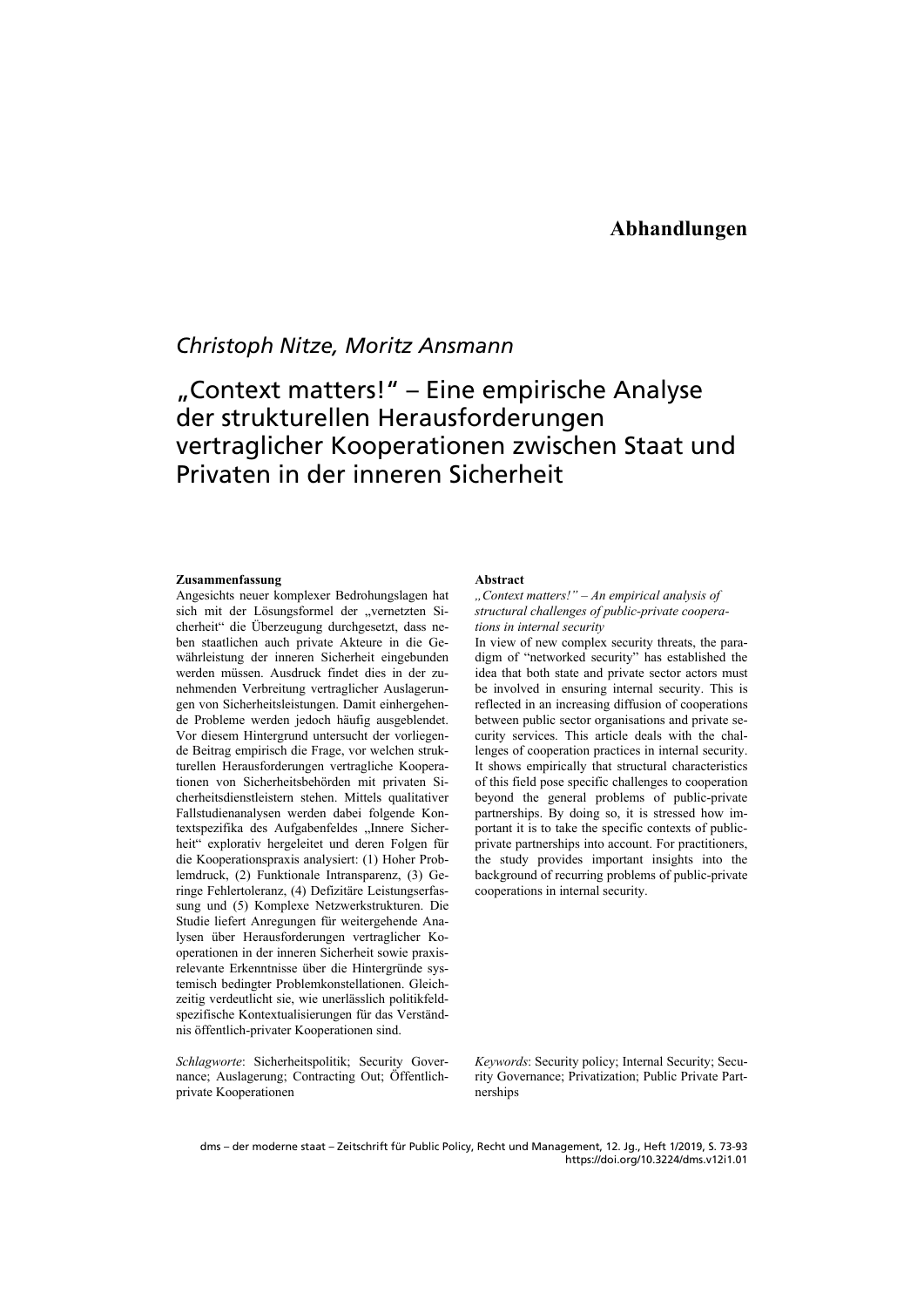### 1 Einleitung $1$

Neue Bedrohungslagen durch Terrorismus, organisierte Kriminalität oder Cyber-Angriffe sowie gestiegene gesellschaftliche Bedürfnisse führen Sicherheitsbehörden in Bund, Ländern und Kommunen zunehmend an die Grenzen ihrer Handlungsfähigkeit. In Anbetracht dessen hat sich mit der Lösungsformel der "vernetzten Sicherheit" die Vorstellung etabliert, dass neben staatlichen auch nicht-staatliche Akteure in die Gewährleistung innerer Sicherheit eingebunden werden müssen (Stegmaier & Feltes, 2008). Hauptprofiteure dieser Entwicklung sind private Sicherheitsdienstleister, zu deren Umsatzwachstum der vergangenen Jahre der öffentliche Sektor einen wesentlichen Beitrag leistete. Beispiele wie die private Bewachung von Flüchtlingsunterkünften, die Teilprivatisierung von Justizvollzugsanstalten oder gemeinsame Streifengänge im öffentlichen Nahverkehr verdeutlichen, dass der Staat auf vielfältige Weise vertragliche Kooperationen mit Unternehmen aus dem Dienstleistungsspektrum der privaten Sicherheitswirtschaft eingeht (Daase & Deitelhoff, 2013).<sup>2</sup> Wenngleich sich die öffentliche Hand hierdurch Kosteneinsparungen und Effizienz- bzw. Synergiegewinne verspricht, stehen Behörden der Zusammenarbeit mit Sicherheitsdienstleistern bisweilen zurückhaltend gegenüber. Diese Skepsis scheint angesichts der Vielzahl öffentlich gewordener Skandale auch nicht unbegründet. Im Rahmen der medialen Berichterstattung über das Fehlverhalten von Dienstleistern wird allerdings fast schon reflexhaft einseitig auf deren Qualifikationsdefizite verwiesen. Wenngleich das Ausbildungsniveau der privat Beschäftigten zweifelsohne von zentraler Bedeutung ist, greift diese monokausale Erklärung in der Regel zu kurz.

Von dieser Annahme ausgehend versucht der vorliegende Beitrag eine alternative Antwort auf die Frage zu geben, warum vertragsbasierte Kooperationen in der inneren Sicherheit besonders problemanfällig sind. Die Ausgangsthese hierzu lautet, dass spezifische Merkmale des besagten Aufgabenfeldes die Zusammenarbeit zwischen staatlichen und privaten Sicherheitsakteuren vor besondere strukturelle Herausforderungen stellen. Um dies empirisch zu untersuchen, werden unter Rückgriff auf in Fallstudienanalysen gewonnene Interviewdaten explorativ verschiedene sektorspezifische Problemkonstellationen herausgearbeitet und in ihren Folgen analysiert. Denn auch wenn vertragliche Kooperationen in der inneren Sicherheit eine zunehmende Verbreitung erfahren (Daase & Deitelhoff, 2013), steht eine empirische Anwendung des allgemeinen Forschungsstandes zu deren Erfolgsfaktoren und Herausforderungen auf dieses spezifische Politikfeld noch aus – und das, obwohl in der Übertragung von Aufgaben an private Akteure in diesem Feld ein "qualitativ anderer Vorgang" (van den Brink & Kaiser, 2007, S. 5) gesehen wird als in analogen Privatisierungsentwicklungen in anderen Politikfeldern. Die daraus resultierende Aufmerksamkeit führt bislang jedoch vor allem zu einer normativen Einordnung der Rechtmäßigkeit, der Legitimität und der potentiellen Folgen dieser Entwicklung (Fuchs, 2012). Dies gilt sowohl für rechtswissenschaftliche Abhandlungen, die vor allem die rechtlichen Möglichkeiten und Grenzen der Privatisierung von Sicherheitsaufgaben reflektieren (siehe u. a. Schoch, 2009), als auch in weiten Teilen für die politik- und verwaltungswissenschaftliche Aufarbeitung dieser Entwicklung (Schneiker, 2015*;* Daase & Deitelhoff, 2013). Die Beschäftigung mit der Frage, *ob* der Staat private Akteure einbeziehen soll, um die innere Sicherheit zu gewährleisten, lässt die ebenso entscheidende Frage nach dem *Wie* der Kooperation leicht aus dem Blickfeld geraten. Die vorliegende Studie adressiert die daraus resultierende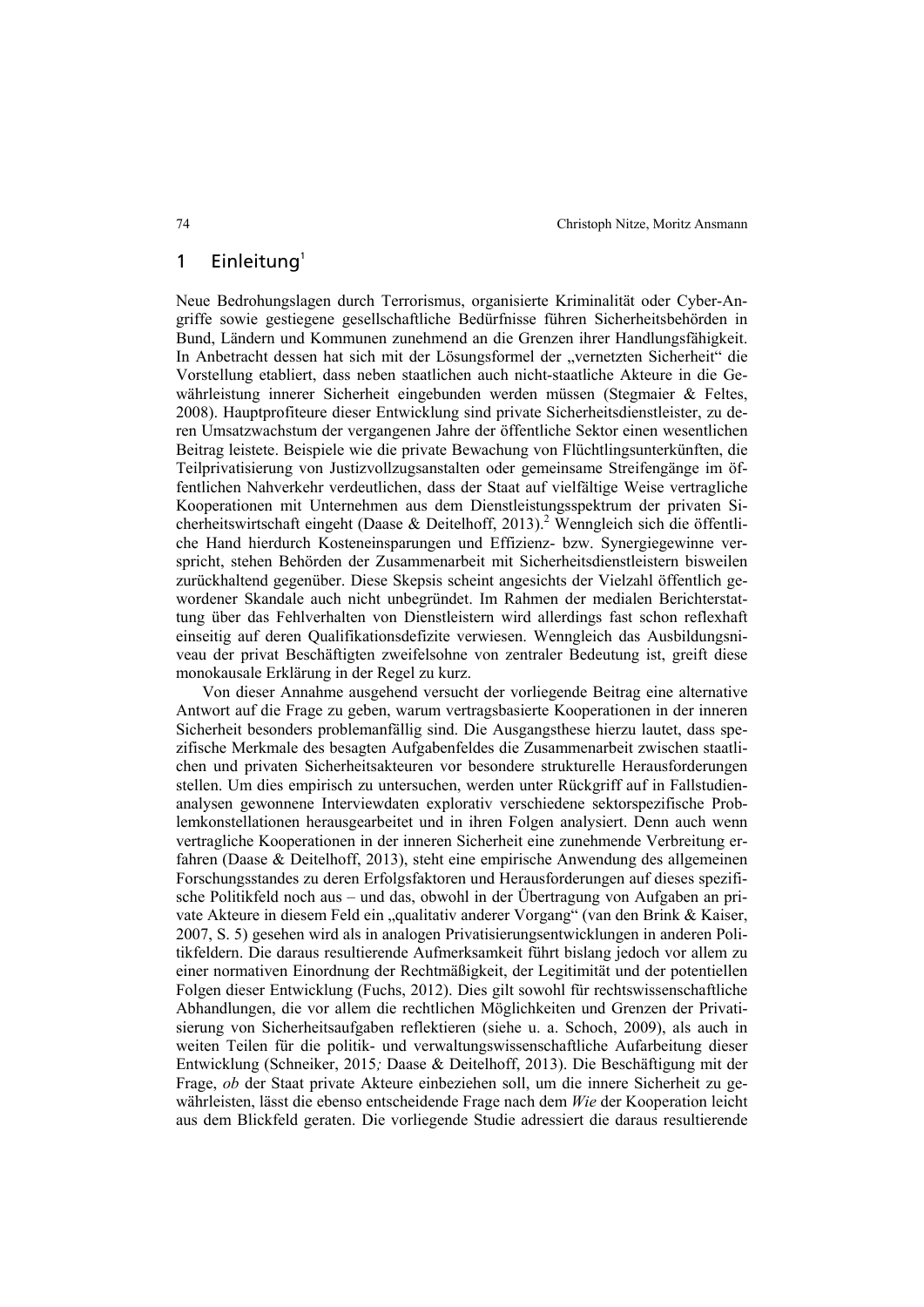Forschungslücke und zielt gleichzeitig darauf ab, bei Praktikerinnen und Praktikern ein Bewusstsein für die Herausforderungen der Kooperationspraxis zu schaffen.

Zur Vorgehensweise: Zunächst wird die Bandbreite vertraglicher öffentlich-privater Kooperationen anhand eines theoretischen Rahmens aufgezeigt und mit dem Politikfeld der inneren Sicherheit verknüpft (2.). Im Anschluss folgt eine Darlegung des methodischen Vorgehens (3.), bevor anhand empirischer Daten exemplarisch spezifische Problemkonstellationen vertraglicher Kooperationen in der inneren Sicherheit aufgezeigt und deren Folgen diskutiert werden (4.). Abschließend werden die wesentlichen Erkenntnisse zusammengefasst (5.).

### 2 Vertragliche Kooperationen zwischen Staat und Privat – eine konzeptuelle Annäherung

Vertragliche Kooperationsbeziehungen zwischen staatlichen und nicht-staatlichen Akteuren sind Ausdruck des Wandels vom Leistungs- zum Gewährleistungsstaat. Der Staat entzieht sich heute bei einzelnen öffentlichen Aufgaben der direkten Vollzugsverantwortung, überantwortet diese privaten Akteuren und nimmt sodann allein die Gewährleistungs- bzw. Finanzierungsverantwortung wahr (Reichard, 2004). Unter dem Sammelbegriff "Auslagerung" wird in diesem Zusammenhang die Einbindung von Dritten in den Prozess der Erbringung von Kernleistungen der öffentlichen Verwaltung (oder Teilen davon) verstanden (Meir & Baumberger, 2005). Sämtliche Auslagerungsprozesse beruhen in der Regel auf mehr oder weniger detaillierten Verträgen, welche die Arbeits- bzw. Verantwortungsteilung zwischen Staat und Privat im Rahmen interorganisationaler Zusammenarbeit auf formaler Ebene abbilden.

Die vertraglichen Kooperationsbeziehungen zwischen öffentlicher Verwaltung und privaten Sicherheitsdienstleistern lassen sich konzeptuell anhand eines Merkmalsrasters einordnen (ebd.), mit dem der Grad der Auslagerung anhand der Leistungstiefe bestimmt werden kann (siehe Tabelle 1). Die Leistungstiefe wiederum wird über die beiden Kriterien der *strategischen Relevanz* und der *Spezifität* operationalisiert (Naschold, Budäus & Jann, 1996). Die strategische Relevanz einer Verwaltungsleistung gibt an, ob deren Realisierung wesentlich für die Erfüllung politisch bedeutsamer Ziele ist und deren Auslagerung folglich das Risiko erhöht, diese Staatsziele nicht zu erreichen (ebd.). Die Spezifität einer Verwaltungsleistung beschreibt, inwieweit diese aufgrund vorhandener Fähigkeiten, Ressourcen und Prozesse nur von der Verwaltungseinheit selbst hergestellt werden kann und somit nicht substituierbar ist (z. B. militärischer Nachrichtendienst) (Meir & Baumberger, 2005, S. 4).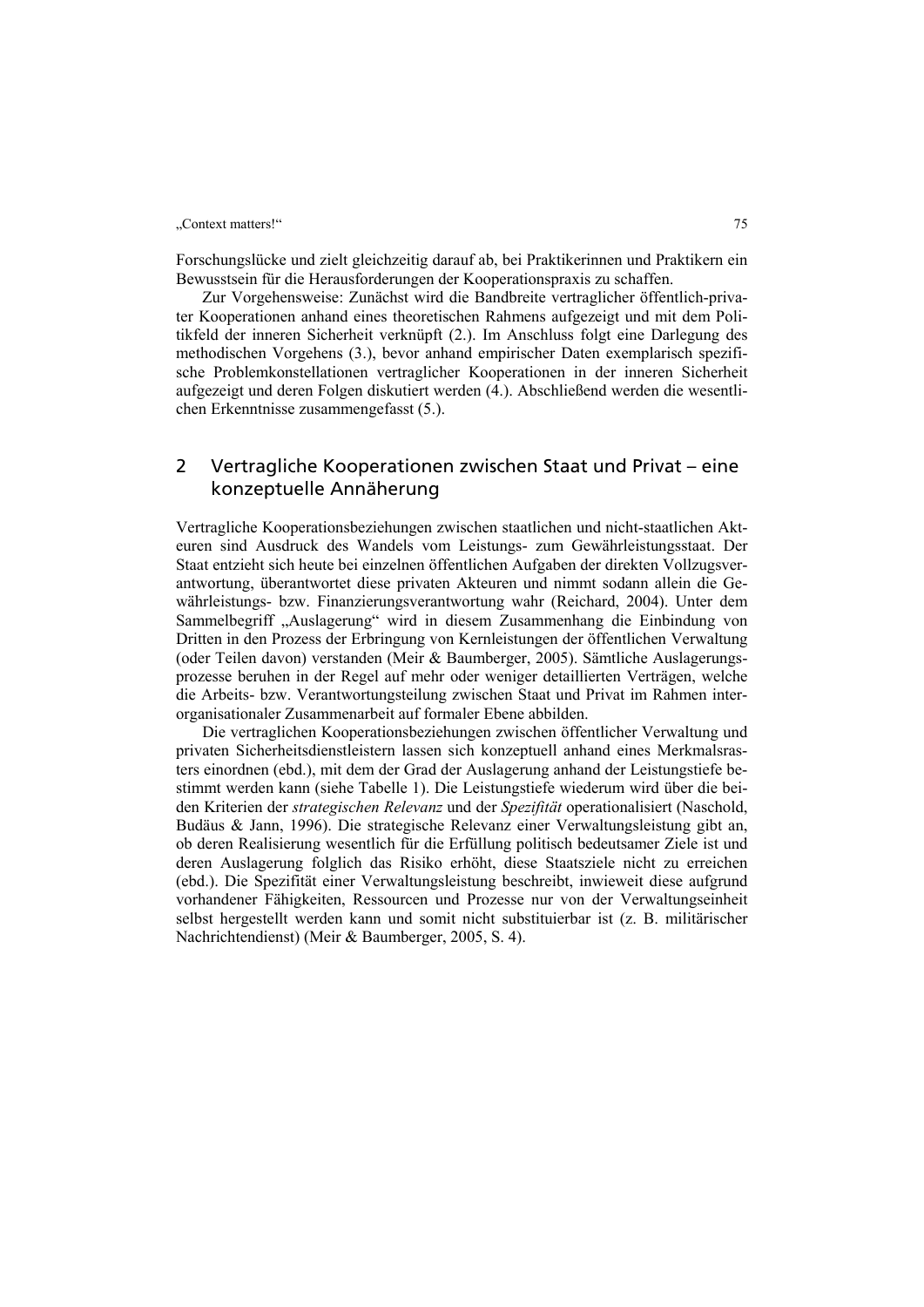### **Abhandlungen**

## *Simon Fink, Winona Hagendorf, Niklas Klinger*

# Öffentlichkeitsbeteiligung von privaten und staatlichen Akteuren im Vergleich

### Das Beispiel der Bedarfsplanung für deutsche Stromnetze

### **Zusammenfassung**

Es ist etablierte Praxis, dass Behörden die Öffentlichkeit vor wichtigen Entscheidungen beteiligen. In jüngster Zeit sind auch private Akteure wie Unternehmen gefordert, vor Großprojekten die Öffentlichkeit zu beteiligen. Der Beitrag untersucht, wie sich Teilnehmerfeld und Stellungnahmen dieser Konsultationen unterscheiden in Abhängigkeit davon, ob Behörden oder Unternehmen die Konsultation durchführen. Empirischer Fall ist die Aufstellung des Netzentwicklungsplanes Strom durch Netzbetreiber und Bundesnetzagentur, die beide die Öffentlichkeit beteiligen. Ergebnis ist, dass BürgerInnen sich häufiger an die Bundesnetzagentur wenden, und dass vor allem professionelle Akteure der Interessenvermittlung die Möglichkeit der doppelten Konsultationsteilnahme nutzen. Die tauschtheoretische Vermutung, dass an die Netzbetreiber vor allem ökonomische und an die Bundesnetzagentur vor allem juristische Argumente gerichtet werden, bestätigt sich nicht. Allerdings nutzen die KonsultationsteilnehmerInnen die Konsultation bei der Bundesnetzagentur, um die mangelnde Responsivität der Netzbetreiber zu kritisieren. Eine Lösung könnte sein, staatlichen Akteuren mehr Kompetenzen zu geben, die Konsultationen von Unternehmen zu begleiten und rechtlich einzurahmen.

*Schlagworte*: Netzausbau, Öffentlichkeitsbeteiligung, Bundesnetzagentur

#### **Abstract**

### *Comparing public participation practices of private and state actors*

It is commonplace that state actors consult the public. In recent times, however, public participation has also become prevalent among private actors like companies. The article studies how participants and their arguments vary depending on whether a public consultation is conducted by state or private actors. The empirical case is the German grid development plan. Both the private Transmission System Operators (TSOs) and the Federal Network Agency (FNA) consult the public during the setup of this plan. The main finding is that citizens prefer to send their inputs to the FNA rather than the TSOs. Moreover, especially professionalized interest groups send opinions to both the TSOs and the FNA. We find no evidence for the exchange-theoretic hypothesis that whereas participants address economic arguments to the TSOs, legal arguments are presented to the FNA. However, participants use the FNA's consultation to criticize the TSO's lack of responsiveness. This result suggests that state actors should be empowered to regulate private actors' public participation practices.

*Key words*: grid expansion, public participation, Federal Network Agency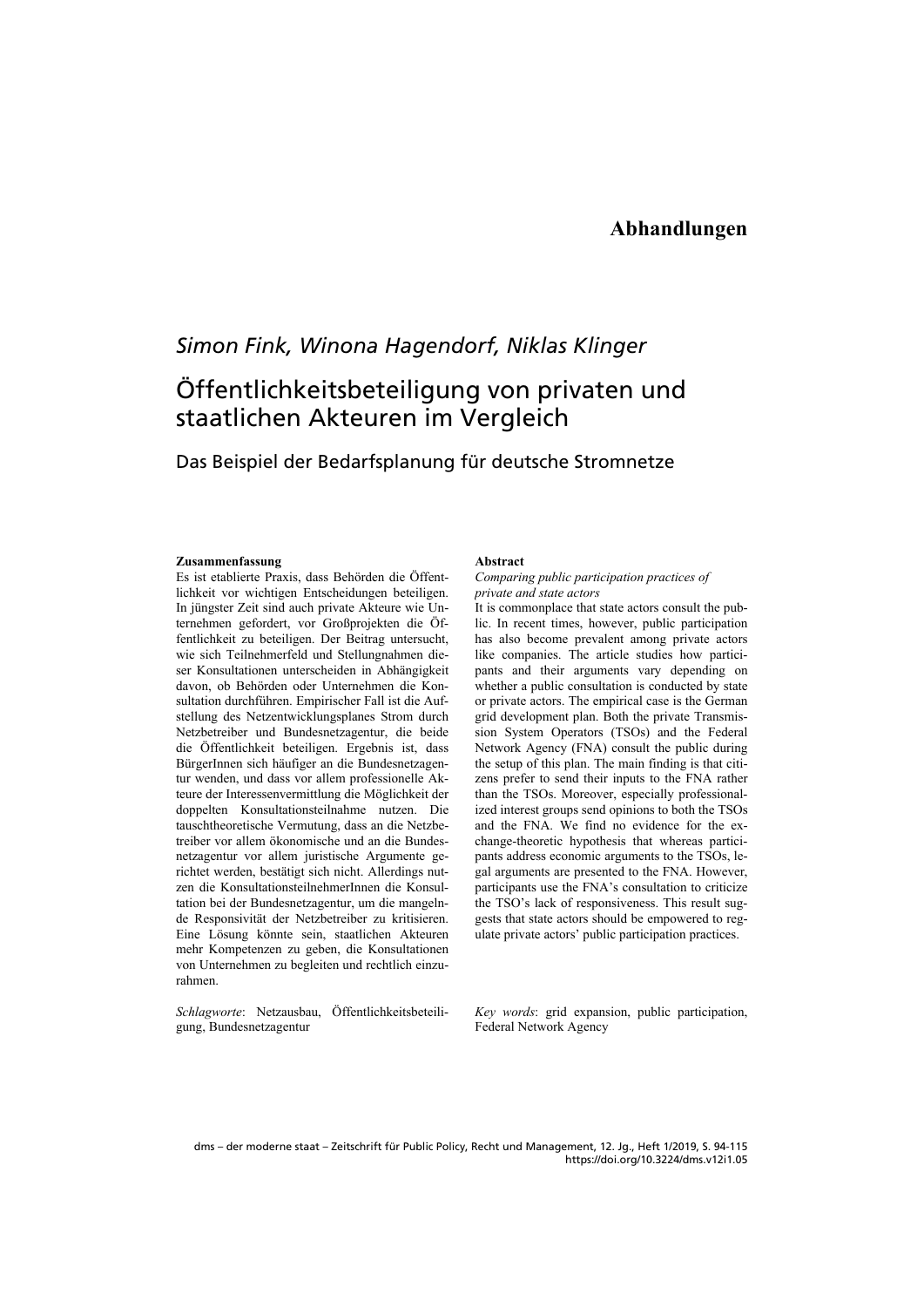### 1 Einleitung

Die Beteiligung der Öffentlichkeit bei der Planung von Großprojekten wird immer wichtiger (Vetter, Klages & Ulmer*,* 2013; Bauer*,* 2015; Lindloff et al.*,* 2017; Sommer*,*  2017). Spätestens seit Stuttgart 21 kann in Deutschland kein Großprojekt geplant werden, ohne dass die Öffentlichkeit eingebunden wird (Vatter & Heidelberger*,* 2013). Damit verbunden ist die Hoffnung, dass Öffentlichkeitsbeteiligung Akzeptanz schaffen kann (Fink & Ruffing*,* 2015) und Expertise aus der Gesellschaft einfließen darf (Novy, Schwickert & Fischer*,* 2008). Parallel dazu entwickeln sich mehrstufige Governance-Strukturen, in denen private Akteure gemeinsam mit staatlichen Akteuren planerische und regulatorische Entscheidungen treffen (Mattli & Büthe*,* 2005; Mörth*,*  2009).

In der Kombination beider Entwicklungen sind auch private Akteure – wie Vorhabenträger bei Bauprojekten – dazu aufgerufen, die Öffentlichkeit zu beteiligen. Oft wird die Öffentlichkeitsbeteiligung sukzessive oder parallel zur Planung durchgeführt, sowohl staatliche als auch private Akteure beteiligen die Öffentlichkeit (Richwien, Versteyl & Banthien*,* 2012).

Über Konsultationen durch private Akteure weiß die Politikwissenschaft aber noch wenig. Zwar haben wir reichhaltige Empirie über Konsultationen durch staatliche Akteure, doch zu Konsultationen durch private Akteure gibt es kaum Studien. Dieser Artikel fragt daher: Wie unterscheiden sich die Konsultationen von staatlichen und privaten Akteuren? Welche Akteure nehmen mit welcher Art von Eingaben teil?

Auf Basis politikwissenschaftlicher Theorien der Interessenvermittlung entwickelt dieser Artikel Hypothesen über die Unterschiede zwischen staatlichen und privaten Konsultationen in mehrstufigen Konsultationsverfahren. *Erstens* vermuten wir, dass BürgerInnen sich stärker an Konsultationen von staatlichen Akteuren beteiligen. *Zweitens* vermuten wir, dass sich vor allem ressourcenstarke Akteure sowohl an staatliche als auch an private Akteure wenden. *Drittens* legt die Exchange-Theorie nahe, dass KonsultationsteilnehmerInnen die Art der Informationen an die Bedürfnisse der konsultierenden Stelle anpassen.

Wir testen diese Hypothesen anhand der Öffentlichkeitsbeteiligung zum deutschen Netzentwicklungsplan (NEP) für Stromnetze 2012. Diese Öffentlichkeitsbeteiligung ist gestuft aufgebaut: Zu diesem Plan wird zunächst von den privaten Übertragungsnetzbetreibern (ÜNB) und anschließend von der Bundesnetzagentur (BNetzA) die Öffentlichkeit konsultiert. Methodisch kombiniert der Artikel eine quantitative Analyse aller eingereichten Stellungnahmen mit einer qualitativen Analyse der Stellungnahmen jener Akteure, die sich sowohl an die ÜNB als auch die BNetzA wenden.

Die *erste* Hypothese bestätigt sich. Bei der Konsultation der ÜNB ist der Anteil der BürgerInnen unter den KonsultationsteilnehmerInnen hoch, bei der BNetzA ist er aber noch einmal höher. Auch die *zweite* Hypothese findet Unterstützung. Vor allem mit Beteiligungsverfahren vertraute Akteure, wie beispielsweise Umweltverbände, nehmen an beiden Konsultationen teil. Die *dritte* Hypothese findet nur bedingt Bestätigung. Zwar unterscheiden sich die Eingaben zu ÜNB und BNetzA in einigen Belangen, aber die tauschtheoretische Vermutung, dass an die ÜNB vor allem ökonomische und an die BNetzA vor allem juristische Argumente gerichtet werden, bestätigt sich nicht. Viele TeilnehmerInnen sehen die Konsultation der BNetzA aber als Möglichkeit, sich über die von ihnen wahrgenommene mangelnde Responsivität der ÜNB zu beschweren.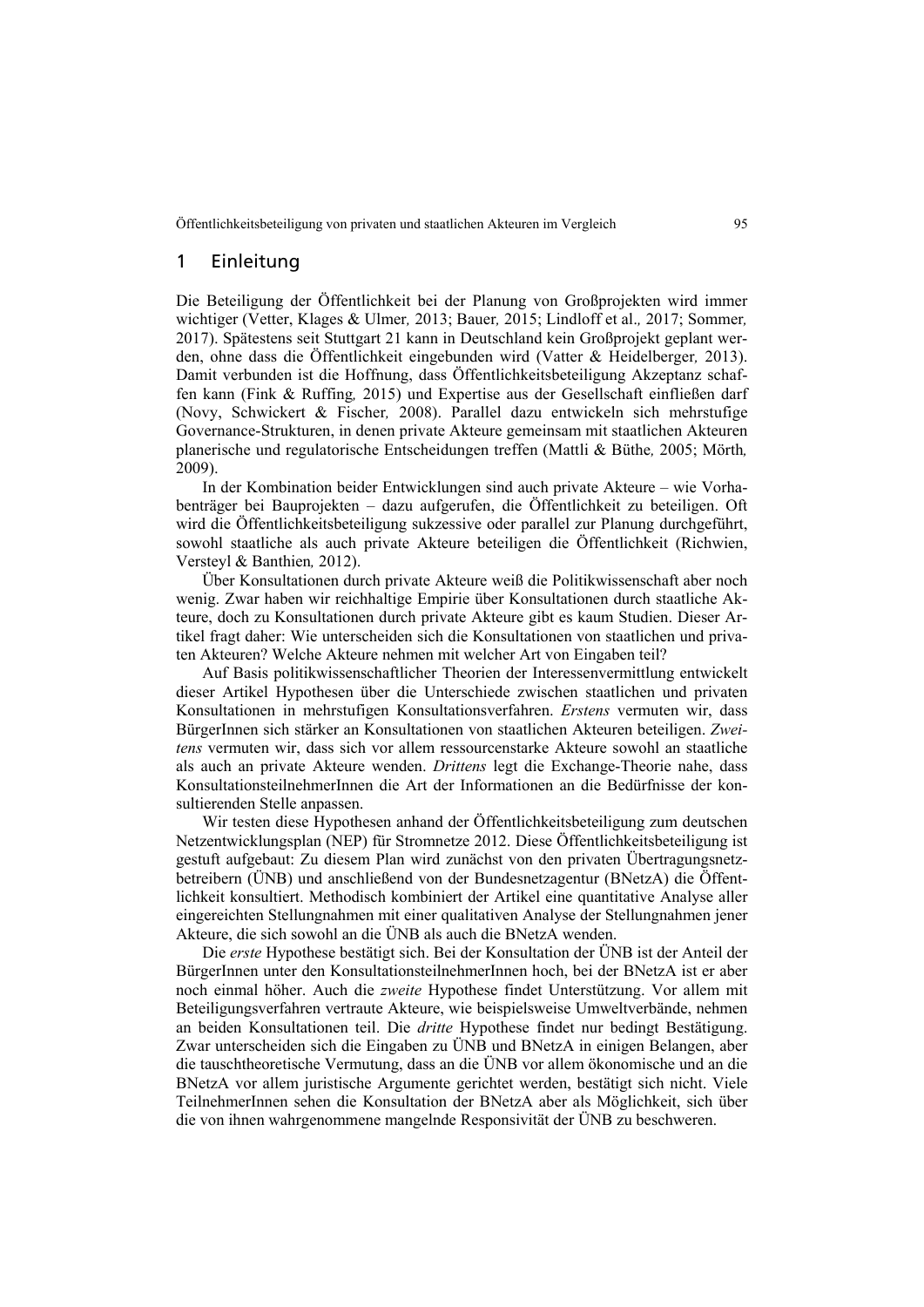Dieses Ergebnis bereichert einige Diskussionen. *Erstens* stützt unsere Untersuchung die Empfehlung, Konsultationen (auch) durch als neutral wahrgenommene staatliche Akteure durchzuführen (Stender-Vorwachs*,* 2012). *Zweitens* finden wir Evidenz für ressourcenbasierte Theorien des Lobbying. Vor allem ressourcenstarke Akteure beteiligen sich an beiden Konsultationen. Einziger Ratschlag ist hier, die Logik der gestuften Konsultationen noch klarer zu kommunizieren (Bauer*,* 2015; Alcántara et al.*,*  2016, S. 154; Brettschneider*,* 2018). *Drittens* finden wir nur wenig Unterstützung für die Vermutung, dass TeilnehmerInnen ihre Informationen an den Akteur anpassen, der die Konsultation durchführt. Dies spricht nicht unbedingt gegen die Exchange-Theorie, schränkt sie aber ein. Bestehende Studien untersuchen häufig die seit Jahren eingespielten Konsultationen der Europäischen Kommission (Bouwen*,* 2004; Klüver*,* 2012). Unsere Studie dagegen untersucht eine Konsultation, die zum ersten Mal durchgeführt wurde. Möglicherweise bedarf es einiger Zeit, bis sich eine derartige Austauschlogik einspielt.

Der Artikel ist folgendermaßen aufgebaut: Zunächst entwickelt der Artikel das Argument, dass TeilnehmerInnen an Konsultationen sich anders verhalten, je nachdem, ob ein privater oder ein staatlicher Akteur die Konsultation durchführt. Anschließend wird der Fall eingeführt und das Forschungsdesign diskutiert. Abschnitt 4 enthält die empirische Untersuchung. Abschnitt 5 fasst zusammen und zieht Lehren über die Gestaltung von Öffentlichkeitsbeteiligung.

### 2 Das theoretische Argument: Konsultationen als Austausch und Ressourcenfrage

Öffentlichkeitsbeteiligung bei der Entwicklung von *Policies* wird immer wichtiger. Dafür gibt es verschiedene Gründe (Vetter & Remer-Bollow*,* 2017, S. 3-9). Das *erste* Bündel von Gründen stellt auf die Input-Dimension von Demokratie ab. Hier sind deliberative sowie partizipatorische Demokratietheorien zu verorten, die in der Beteiligung der Öffentlichkeit einen Wert an sich sehen, aber auch Theorien, die vermuten, dass der Politikverdrossenheit dadurch entgegengewirkt werden kann, dass die BürgerInnen umfassender an Entscheidungen beteiligt werden (Glaab*,* 2016a, S. 6). Das *zweite* Bündel von Gründen setzt an der Output-Dimension der Demokratie an und argumentiert, dass *Policies* besser werden, wenn neue Informationen in den Politikprozess eingehen (Novy et al.*,* 2008). Die Öffentlichkeit vor Ort, so lautet das Argument, kann hilfreiche Informationen liefern, um die Problemlösungsfähigkeit der Politik durch "participatory governance" zu steigern (Grote & Gbikpi*,* 2002). Das *dritte* Bündel von Gründen ist eher pragmatisch. Es wird vermutet, dass eine frühzeitige Beteiligung der Öffentlichkeit die Akzeptanz von Großprojekten steigert (Newig, Jager & Challies*,* 2013), und verhindert, dass es später zu Protesten oder Rechtsstreitigkeiten kommt (Mann*,* 2013). Gerade im Kontext der Energiewende mit ihren dezentralen Projekten ist diese Akzeptanzfrage zentral (Hildebrand, Rau & Schweizer-Ries*,* 2018; Holstenkamp & Radtke*,* 2018).

Dabei stellt sich die Frage nach der institutionellen Gestaltung der Öffentlichkeitsbeteiligung. Dazu existieren eine ganze Reihe von verschiedenen Verfahren (Kersting*,*  2008; Glaab*,* 2016b; Sommer*,* 2017). Je nach demokratietheoretischen Grundannahmen müssen unterschiedliche Maßstäbe an die Öffentlichkeitsbeteiligung angelegt wer-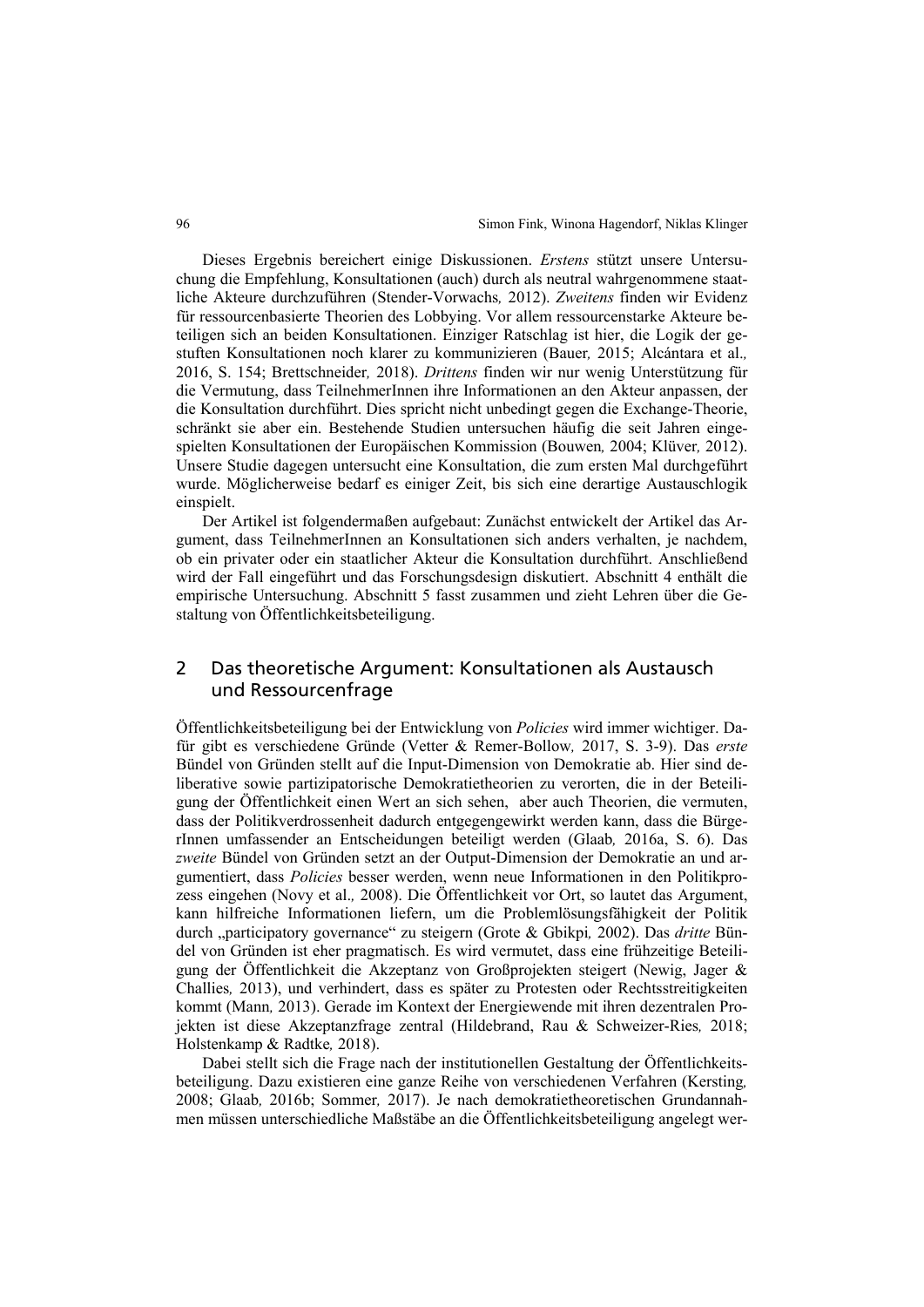## *Christine Chemnitz*

# Die Umsetzung der Energiewende im Föderalismus – Koordination und Steuerung durch mehr Politikverflechtung

#### **Zusammenfassung**

Die Energiewende als zentrales gesellschaftspolitisches und technisches Großprojekt Deutschlands bedarf einer aktiven Koordination und Steuerung im Mehrebenensystem. Dies gilt umso mehr, da die Umsetzung mit erheblichen Verteilungs- und Interaktionsproblemen verbunden ist. Die energiewirtschaftliche Governance-Struktur verändert sich im Zuge der Energiewende, dies jedoch nicht konstant und nicht nur in eine Richtung, sondern als Pendelbewegung immer wieder zwischen den Richtungen: Im Mehrebenensystem zwischen einer zentralisierten und einer dezentralisierten Wahrnehmung der anstehenden Aufgaben. Gleiches gilt an der ordnungsrechtlichen Schnittstelle zwischen Staat und Markt (Regulierungs- und Verstaatlichungspolitik einerseits, Privatisierungspolitik andererseits). Im vorliegenden Beitrag werden die bisherigen Koordinations- und Steuerungsleistungen im Mehrebenensystem unter Berücksichtigung dieser hochgradig komplexen Architektur dargestellt. Daran anknüpfend wird eine Alternative aufgezeigt, den innovativen Pfad durch mehr Politikverflechtung über die "Gemeinschaftsaufgabe" zu koordinieren und zu steuern, der gerade dafür sorgen könnte, die Verteilungskonflikte im Wettbewerb zwischen den durch die Energiewende benachteiligten und den bevorzugten Regionen zu lösen.

*Schlagwörter:* Energiewende – Föderalismus – Gemeinschaftsaufgabe – Innovation – Politikverflechtung

### **Abstract**

*The implementation of energy transition in the German federal system – Coordination and control through more joint decision-making* 

In the German multi-level system, energy transition as a central socio-political and technological large-scale project needs active coordination and control. This applies in particular where the implementation is associated with significant distributional and interaction problems. The governance structure of the pending "large technological system" is changing permanently through the process of energy transition. This change does not take place constantly and not in one direction only, but as a repetitive pendulum movement between different directions: in multi-level governance, the responsibility constantly oscillates between a centralized and decentralized perception of the tasks to be implemented. The same applies to the relation between the state and the market in terms of regulation and privatization. In this article, coordination and control by the federal government und the federal states will be pointed out. On this basis, an alternative will be developed: the innovative path of energy transition through more joint decisionmaking could ensure that distributional conflicts are resolved in competition between those regions favoured by energy transition and the less privileged ones.

*Keywords:* Energy Transition – Federalism – Innovation – Joint Scheme of Improving Regional Economic Structures – Joint Decision-Making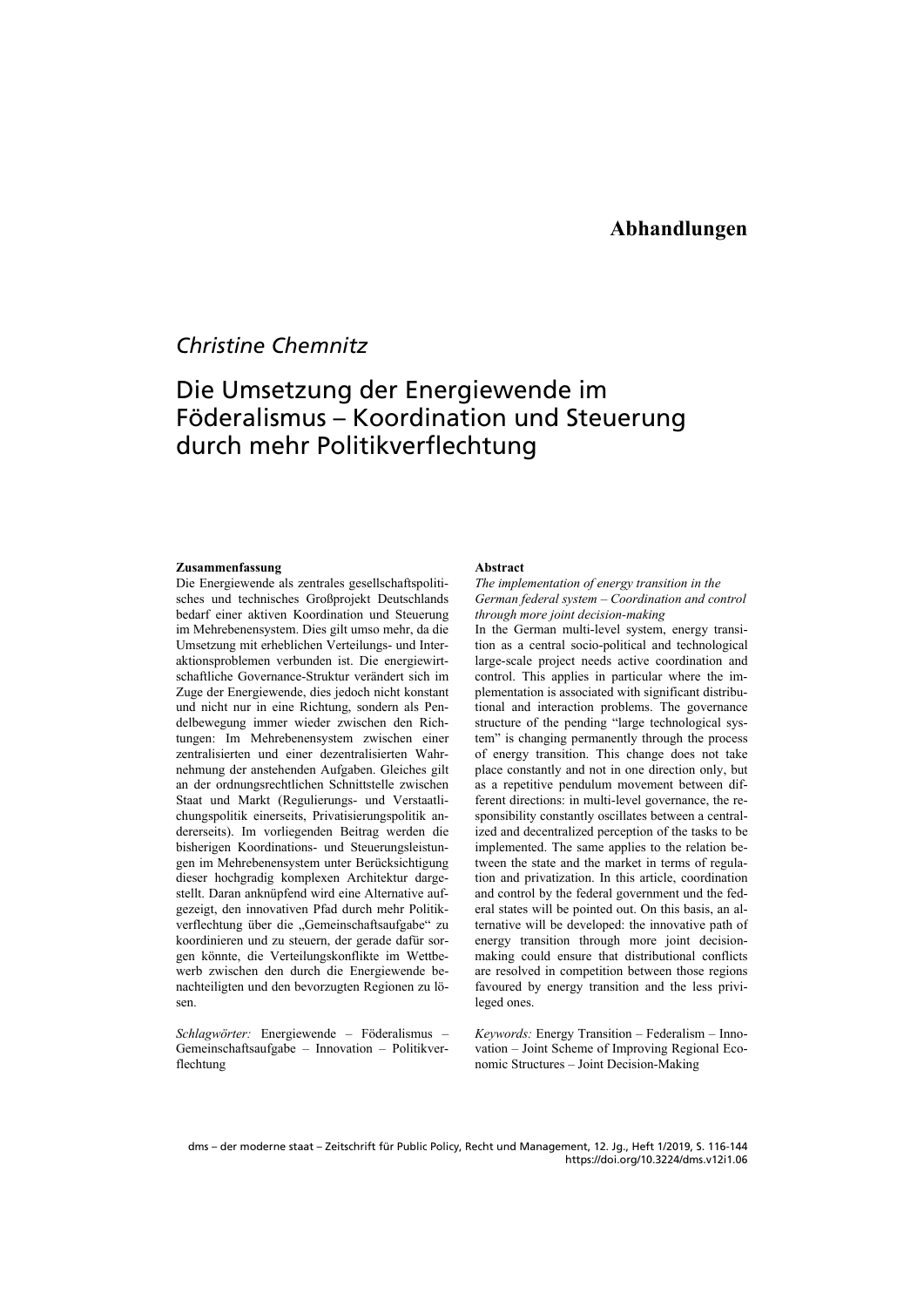### 1 Einleitung $1$

Die Energiewende<sup>2</sup> ist ein zentrales gesellschaftspolitisches und technisches Großprojekt der Bundesrepublik Deutschland. Im Sinne der Daseinsvorsorge hat der Staat aufgrund seiner Gewährleistungsverantwortung für das Energieversorgungssystem die anstehenden Verteilungs- und Interaktionsprobleme mit einer problemadäquaten Koordination und Steuerung zu lösen. Bereits das Bundesverfassungsgericht stellte grundsätzlich fest, ..... dass die Sicherstellung der Energieversorgung eine öffentliche Aufgabe von größter Bedeutung ist, weil die Energieversorgung zum Bereich der Daseinsvorsorge gehört und eine Leistung ist, derer der Bürger zur Sicherung einer menschenwürdigen Existenz unumgänglich bedarf ..." (BVerfG, 20.03.1984 - 1 BvL 28/82).<sup>3</sup> Dies impliziert, dass auch das bis zum Jahr 2050 innovativ zu entwickelnde energieeffiziente System auf Basis von Erneuerbaren Energien zu jeder Zeit versorgungssicher dem Bürger und der Wirtschaft insgesamt zur Verfügung stehen muss. Hierfür tragen im Rahmen der föderalen Zusammenarbeit Bund und Länder gemeinsam Sorge und müssen die Gewährleistung übernehmen, auch wenn die staatlichen Einrichtungen nicht unmittelbar die Leistung selbst erbringen. Bisherige Untersuchungen (Chemnitz, 2018; Monstadt & Scheiner, 2016) zeigen, dass die Mehrzahl der Maßnahmen der Energietransformation in ihren unmittelbaren Bezügen und Auswirkungen regional bzw. lokal verortet ist. Diese führen nicht nur zu einem übergreifendenden Strukturwandel der Wirtschaft und des Arbeitsmarktes, sondern zeigen sich darüber hinaus in räumlichen Umverteilungseffekten. Die gesetzlichen Rahmenbedingungen dieser Maßnahmen werden allerdings auf der Bundesebene gesetzt und dies vornehmlich über Einspruchsund nicht über Zustimmungsgesetze, bei denen die Länder allenfalls über ihr Mandat im Bundesrat ihre abweichende Meinung aus ihrer regional gebundenen Sicht durch entsprechende Einsprüche zum Ausdruck bringen können. Diese Einsprüche besitzen jedoch nur eine geringe Durchsetzungskraft, da die Abstimmungsverfahren sehr voraussetzungsvoll sind.<sup>4</sup> So verbleibt auf der Landesebene wenig Gestaltungs- und Handlungsfreiraum, obwohl insbesondere die Länder mit ihren Kommunen für die Umsetzung der Energiewende verantwortlich sein sollen.<sup>5</sup>

Dies vorausgesetzt, wird im vorliegenden Beitrag die These vertreten, dass es einer aktiven Koordination und Steuerung durch mehr Verflechtung zwischen Bund und Ländern zur effektiven Umsetzung der Energiewende bedarf, um die mit der Energietransformation verbundenen Verteilungs- und Interaktionsprobleme zu lösen. Hier erscheint die im Grundgesetz institutionell angelegte Politikverflechtung nicht nur dazu geeignet, die bisher diskutierten Mängel der Koordination und Steuerung zu beseitigen. Vielmehr könnte sie insbesondere eine effektive Koordination ermöglichen, um die zwingend notwendigen Aktivitäten einer freien Forschung und Entwicklung zur Energietransformation sicherzustellen (Steuerungsaspekt 1). Gleichzeitig wäre es möglich, das weitere Auseinanderfallen von Regionen im Sinne der "Herstellung gleichwertiger Lebensverhältnisse" zu verhindern, indem der durch die Energiewende ausgelöste Strukturwandel ausgeglichen wird (Steuerungsaspekt 2): Energiewende impliziert Wettbewerb zwischen den Regionen, dies jedoch nicht verkürzt beim kurzfristigen investiven Auf- oder Abbau von Technologien. Wesentlich hierbei ist eher das Vermögen, eine strukturelle Basis im innovativen Bereich langfristig bereitstellen zu können. Mit der institutionell angelegten föderalen Verflechtung der Gemeinschaftsaufgabe wird die föderale Zusammenarbeit gestärkt, die auch von den Bundesländern gefordert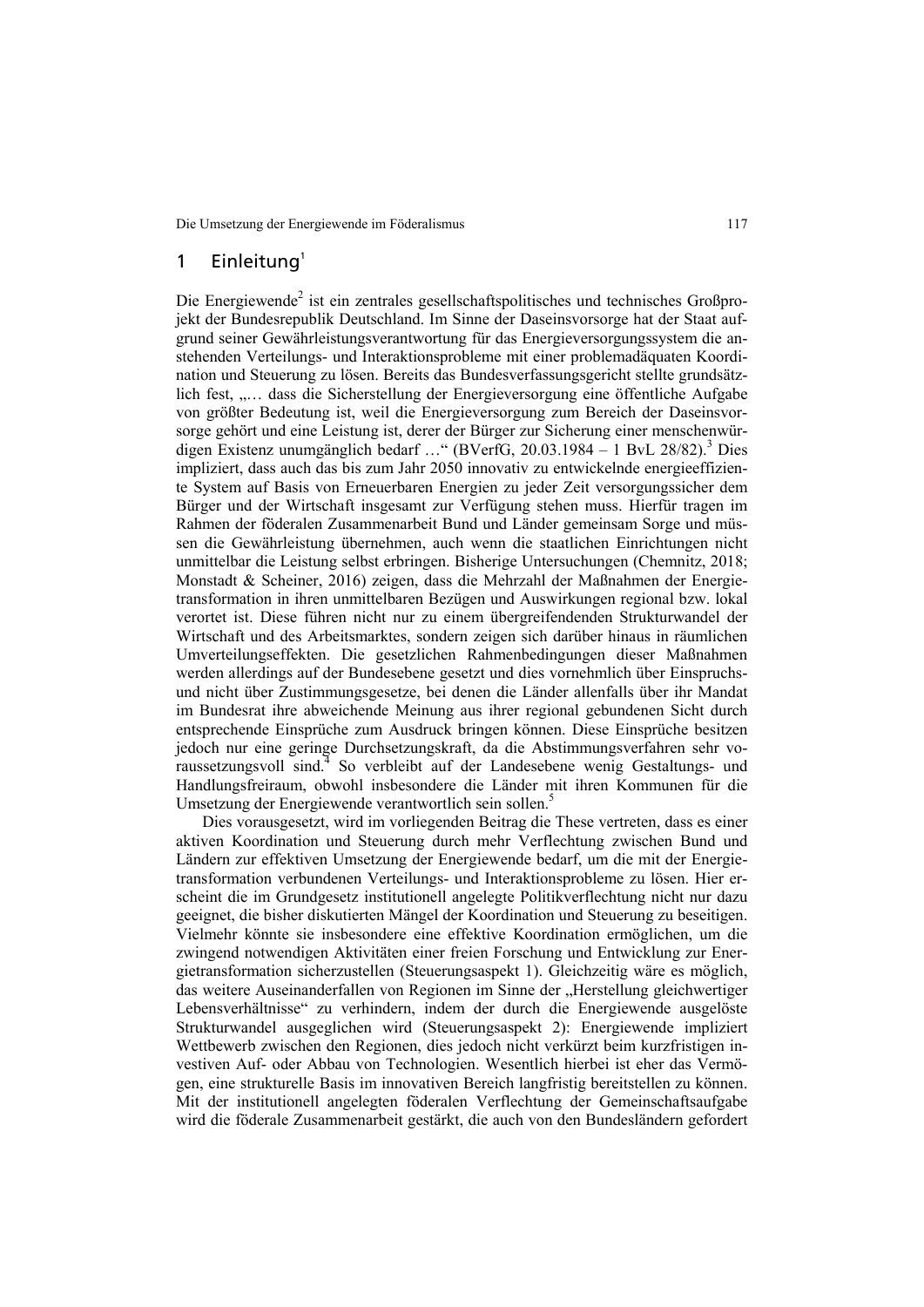wird. Dabei werden sie in die Lage versetzt, den Kommunen die notwendigen Ressourcen bereitzustellen. Denn im Wesentlichen hat nur die kommunale Ebene detaillierte Kenntnisse sowohl über die zu steuernden lokalen Akteure, die die Energiewende umsetzen, als auch über die damit einhergehenden Probleme.

Damit geht es im Kern um die Organisation und die Prozesse staatlicher Steuerung und Koordination (institutionelles Setting). Argumentativ soll die These anhand der nachfolgenden Kapitel untermauert werden: Nach der theoretischen Einbettung des Beitrags und der verwendeten Konzepte (Kapitel 2) werden die Neuordnung der energiewirtschaftlichen Governance-Struktur und das der Energiewende inhärente Problem der Komplexität beschrieben (Kapitel 3). Anschließend werden die bisherigen Koordinations- und Steuerungsleistungen im Mehrebenensystem dargestellt (Kapitel 4). Daran anknüpfend wird die Alternative aufgezeigt, den innovativen Pfad durch mehr Politikverflechtung über die "Gemeinschaftsaufgabe" zu koordinieren und zu steuern (Kapitel 5).

### 2 Theoretische Einbettung und Konzepte

Die nachfolgenden Ausführungen sollen einen Beitrag dazu leisten, über den Stand und die Perspektiven der Koordination und Steuerung der Umsetzung der Energiewende in Deutschland aus Sicht der Föderalismusforschung (Lehmbruch, 1976; 2000; Scharpf, Reissert & Schnabel, 1976) sowie der weiterführenden Forschung zum Mehrebenensystem (Benz, 1985; 1997; 2009; 2018; Benz, Detemple & Heinz, 2016) zu reflektieren $6$ 

Hierzu werden zunächst die politikwissenschaftlich erfassbaren Veränderungen in der Governance-Struktur des zur Transformation anstehenden "large technological system" (Hughes, 1987; Mayntz, 1997) der Energieerzeugung und -versorgung identifiziert (Kapitel 3). Dies geschieht

- ‒ zum einen an der ordnungsrechtlichen Schnittstelle zwischen Staat und Markt zur Beantwortung der Frage, welche Koordinations- und Steuerungsstrukturen sich mit ihren Bezugspunkten zur Privatisierungs-, Verstaatlichungs- und insbesondere zur Regulierungspolitik bislang eingestellt haben und
- ‒ zum anderen entlang der theoretischen Ordnungsmodelle Zentralisierung versus Dezentralisierung mit der Beantwortung der Frage, wer letztendlich die anstehenden Aufgaben bei der Umsetzung der Energiewende im politisch-administrativen Mehrebenensystem übernimmt.

Flankierend hierzu werden diejenigen Forschungsstränge berücksichtigt, deren Fokus zum einen auf den mit der Energiewende eng verknüpften Partizipationsverfahren liegt und die sich zum anderen mit den wirtschaftlich-technischen Lösungswegen der Energietransformation in ihrer jeweiligen dezentralen oder zentralen Ausformung beschäftigen.'

Da die Energietransformation zukunftsgerichtet nach den in den Jahren 2010/2011 festgelegten Zielen bis zum Jahr 2050 zu steuern ist, gerät die Frage nach der effektiven Koordination und Steuerung in den Mittelpunkt des politikwissenschaftlichen Forschungsinteresses. Hierbei ist während der rund vierzigjährigen Umsetzungsphase zu berücksichtigen, dass die Zielerreichung immer wieder zum jeweiligen Stand problemlösend mit Inhalten zu füllen (policy) und mit entsprechenden Steuerungsinstrumenten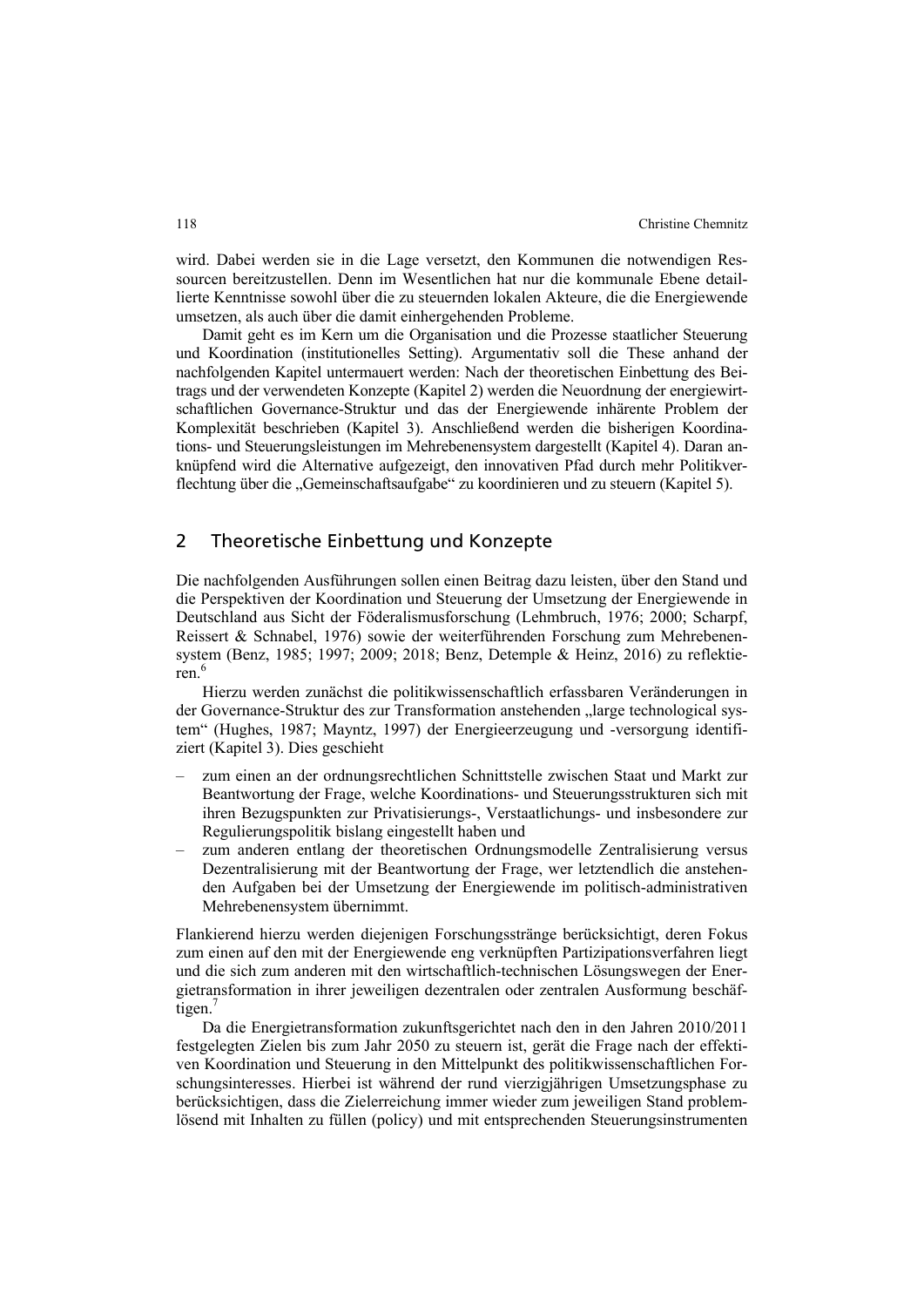## **Symposium**

## *Thurid Hustedt, Sylvia Veit, Anna Hundehege*

# Herausforderungen für den modernen Staat: Krise oder Umbruch?

### Symposium aus Anlass des 10-jährigen Jubiläums der Zeitschrift "dms – der moderne staat" und zu Ehren von Prof. Dr. Bernhard Blanke

### 1 Einleitung

Der Rechtsstaat als Garant des Gemeinwohls in der liberalen Demokratie gerät derzeit aus mehreren Richtungen unter Druck: Populistische Parteien werden (wieder) salonfähig in Europa und säen Zweifel an der Glaubwürdigkeit politischer Eliten. Postfaktische Politik ist zum Schlagwort eines populistischen Politikstils geworden, welcher auf Emotionen statt auf Fakten setzt. Neue gesellschaftliche Konfliktlinien werden sichtbar, die entlang kosmopolitisch-liberaler versus nationalistischer Weltsichten verlaufen und das etablierte Parteiensystem ins Wanken bringen. Die 24/7-Welt elektronischer und insbesondere sozialer Medien, die durch digitale Giganten dominiert wird, in der zugleich aber jede\*r mitmischen kann, öffnet ein Einfallstor für Manipulation. Glaubwürdigkeit, Expertise und Legitimität staatlichen Handelns werden fortwährend in Frage gestellt. Sind also nicht nur Parteiendemokratie und repräsentative Demokratie in der Krise, sondern auch der Staat als zentrale Instanz, in der Politikinhalte formuliert und umgesetzt werden?

Zusätzlich zu dieser Krisendiagnostik ist der Staat seit einigen Jahren mit einer Vielzahl von Herausforderungen konfrontiert, die geeignet sind, etablierte staatliche Strukturen ebenso wie staatliches Handeln "vom Kopf auf die Füße" zu stellen. Um nur zwei Beispiele zu nennen: Die Digitalisierung trägt dem Staat neue Aufgaben auf (z. B. Cyber-Sicherheit), verändert die Kommunikationsinfrastruktur und Arbeitsweise der Verwaltung und ermöglicht den Einsatz neuer algorithmischer Steuerungsinstrumente, die wiederum eine Vielzahl von ethischen und demokratietheoretischen Fragen aufwerfen. Der demographische Wandel führt nicht nur zu einer veränderten Nachfrage nach öffentlichen Leistungen, z. B. im Bereich der Pflege, sondern ist auch für den "Staat als Arbeitgeber" zentral, der zunehmend um qualifizierte Mitarbeiter\*innen werben muss. Die skizzierten Entwicklungen stellen hohe Anforderungen an staatliche Handlungsfähigkeit nach innen in die Verwaltung hinein ebenso wie nach außen gegenüber Bürger\*innen sowie auf der europäischen und internationalen Bühne. Fragen nach geeigneten Verwaltungsstrukturen, einem angemessen qualifizierten öffentlichen Dienst und einer proaktiven, handlungsorientierten Verwaltungskultur sind essentiell zur Bewältigung gegenwärtiger Herausforderungen.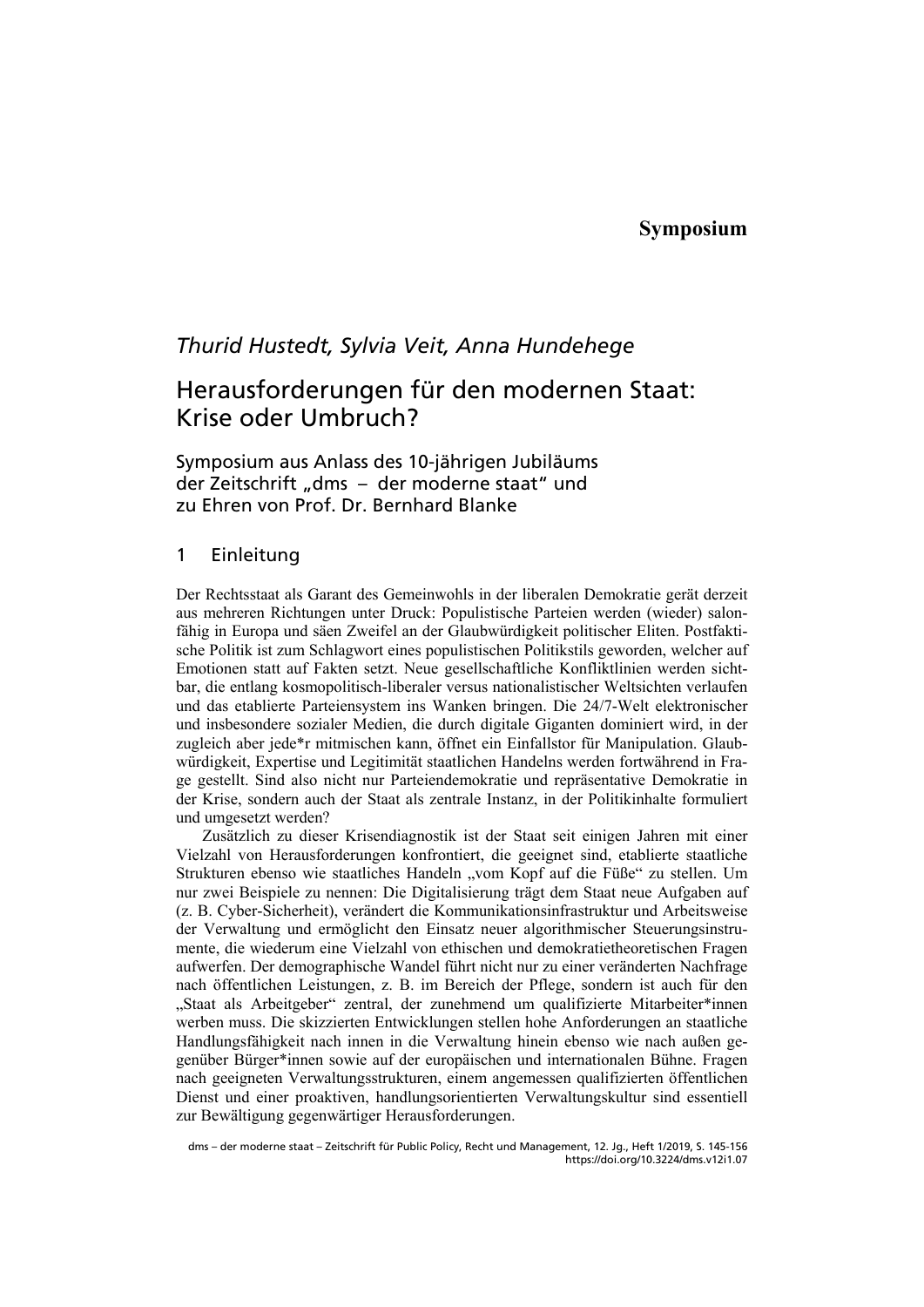## *Klaus Vitt*

# Die Digitalisierung der Verwaltung braucht effiziente föderale Kooperation

Die Digitalisierung betrifft alle Bereiche der Wirtschaft, der Gesellschaft und des Staates. Mit ihr verändern sich die Prozesse und Abläufe in Staat, Wirtschaft und Gesellschaft grundlegend. Zudem kennt die Digitalisierung technisch keine "Grenzen". Die Rechte der Bürgerinnen und Bürger sowie der Unternehmen auf Mobilität innerhalb der Europäischen Union (EU) erfordern daher zusätzlich eine grenzüberschreitende Digitalisierung der Verwaltung. Um der Herausforderung der Digitalisierung angemessen begegnen zu können, benötigt Deutschland eine zukunftsfähige und sichere Verwaltungslandschaft. Sie sollte die Vorteile der Digitalisierung zu nutzen wissen und dabei nicht nur die nationalen Belange in den Blick nehmen, sondern immer auch die Vorgaben und Pläne der EU bedenken. Darüber hinaus sollten konsequent nutzerorientierte Angebote bereitgestellt werden. Denn nur wenn es der Verwaltung gelingt, ihr Online-Angebot attraktiver zu gestalten, werden Bürgerinnen und Bürger ihre Verwaltungsanliegen künftig öfter per Mausklick erledigen. Im föderalen Deutschland müssen Bund, Länder und Kommunen diese Herausforderung gemeinsam meistern und sie fangen nicht bei Null an. Es gibt zahlreiche gute digitale Lösungen für die unterschiedlichen Anliegen von Bürgerinnen und Bürgern sowie Unternehmen. Aber diese Angebote sind nicht flächendeckend in jeder Kommune und in jedem Bundesland und nicht für jedes Anliegen verfügbar. Die heutigen Online-Angebote sind zudem nicht miteinander vernetzt, sodass der Bürger wissen muss, auf welcher Internetseite welcher Behörde er welche Lösung für sein Anliegen findet. Auch werden die Bedarfe von EU-Bürgerinnen und -Bürgern noch zu selten beachtet. Hierauf wird nachfolgend noch einzugehen sein. Zunächst soll aber die nationale Situation in den Blick genommen werden.

Im Sinne gleichwertiger Lebensverhältnisse in Deutschland muss auch der Zugang zu Verwaltungsleistungen überall gleich gut und einfach sein. Das ist eines der zentralen Ziele, die Politik und Verwaltung mit der Digitalisierung der Verwaltung erreichen wollen. Zugleich soll der elektronische Gang ins Amt für die Nutzerinnen und Nutzer ihren Erwartungen entsprechend intuitiv, unkompliziert und sicher gestaltet werden – so, wie sie es längst vom Online-Handel gewöhnt sind. In der Umsetzung bedeuten diese Ziele einen immensen Transformationsprozess für die deutsche Verwaltung – einen Transformationsprozess, an dem Bund, Länder und Kommunen gleichermaßen engagiert und aktiv mitarbeiten müssen. Die rechtliche Grundlage dafür wurde 2017 mit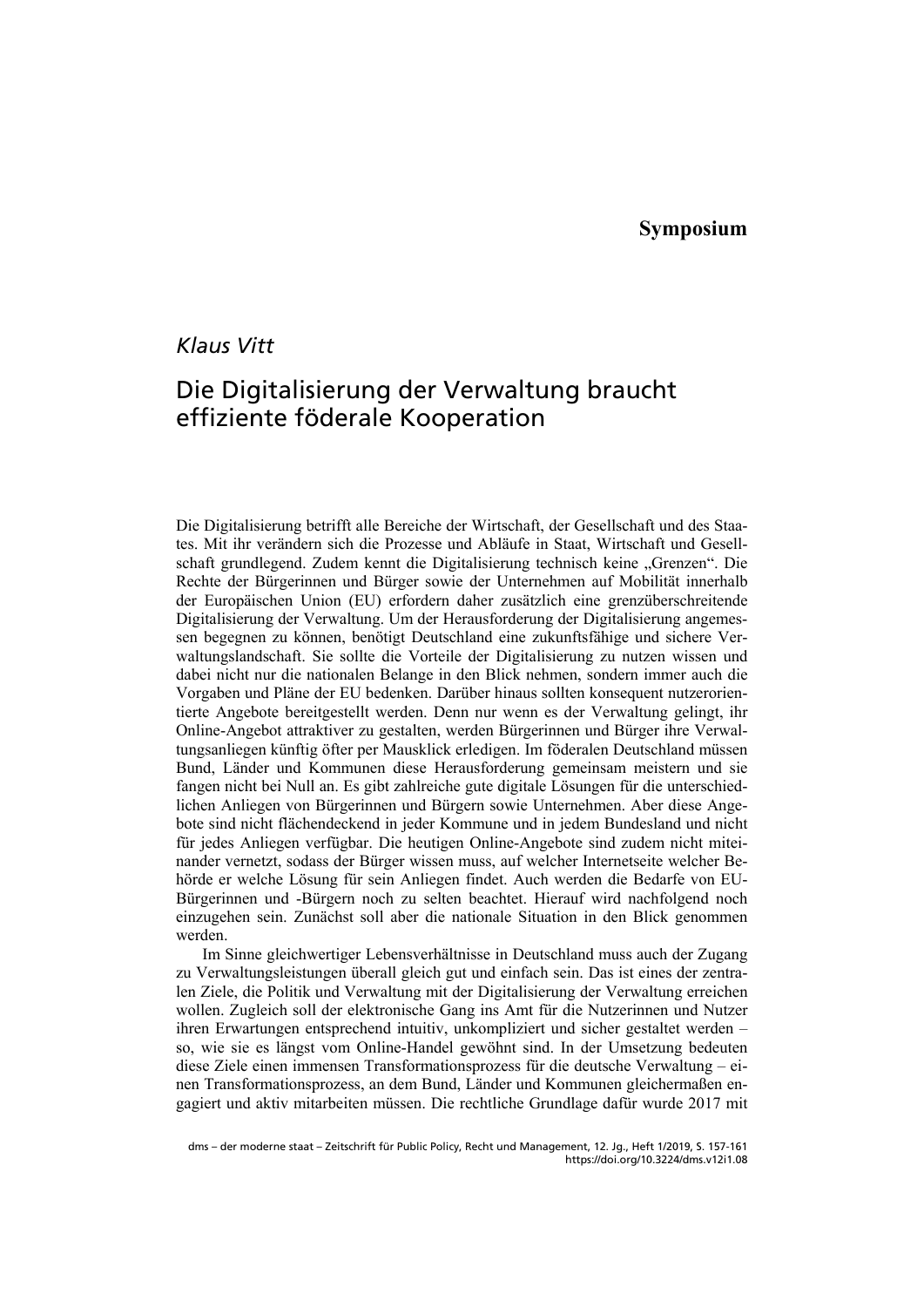## *Ines Mergel*

# Digitale Transformation als Reformvorhaben der deutschen öffentlichen Verwaltung

#### **Zusammenfassung**

Die digitale Transformation der öffentlichen Verwaltung umfasst die Neukonzeption von internen und externen Verwaltungsleistungen. In Deutschland ist dieses Reformvorhaben maßgeblich durch das Onlinezugangsgesetz (OZG) angestoßen worden, auf dessen Grundlage bis 2022 alle Verwaltungsleistungen digital umgesetzt werden sollen. Basierend auf Interviews mit Digitalisierungsexperten der deutschen öffentlichen Verwaltung schlägt dieses Thesenpapier Verbesserungsmaßnahmen für die Umsetzung des OZG vor, so dass digitale Verwaltungsleistungen im Sinne der Nutzer neu konzipiert werden können.

*Schlagworte*: Digitale Transformation, Onlinezugangsgesetz, dezentrale Implementierung, Verwaltungsreform, Digitalisierung der Verwaltung

#### **Summary**

*Digital transformation as a reform project of Germany's public sector* 

The digital transformation of public administration includes the redesign of internal and external public services. In Germany, this reform project was initiated primarily by the Online Access Act (Onlinezugangsgesetz  $-$  OZG), on the basis of which all administrative services will be digitally implemented by 2022. Based on interviews with digitalisation experts from the German public administration, this paper proposes improvements for the implementation of the OZG, so that digital administrative services can be redesigned for the benefit of the users.

*Keywords*: Digital Transformation, Online Access Act, decentralised implementation, administrative reform, digitalisation

### 1 Einleitung

Deutschland hat sich mit dem Onlinezugangsgesetz (OZG) seit 2017 einer neuen Form der Verwaltungsreform verschrieben. Kern des OZG ist es, den Zugang zu Verwaltungsdienstleistungen zu verbessern und sie auf dem zentralen Bundesportal – einer Bündelung der Verwaltungsportale der Länder - zur Verfügung zu stellen. Verwaltungsleistungen im Sinne des Onlinezugangsgesetzes sind "die elektronische Abwicklung von Verwaltungsverfahren und die dazu erforderliche elektronische Information des Nutzers und Kommunikation mit dem Nutzer über allgemein zugängliche Netze" (Onlinezugangsgesetz §2 (3)). Als Nutzer werden im Sinne des Gesetzes all diejenigen bezeichnet, die die Verwaltungsleistungen in Anspruch nehmen, dazu gehören deshalb im weiteren Sinne nicht nur Bürger<sup>1</sup>, sondern auch andere Organisationen, wie z. B.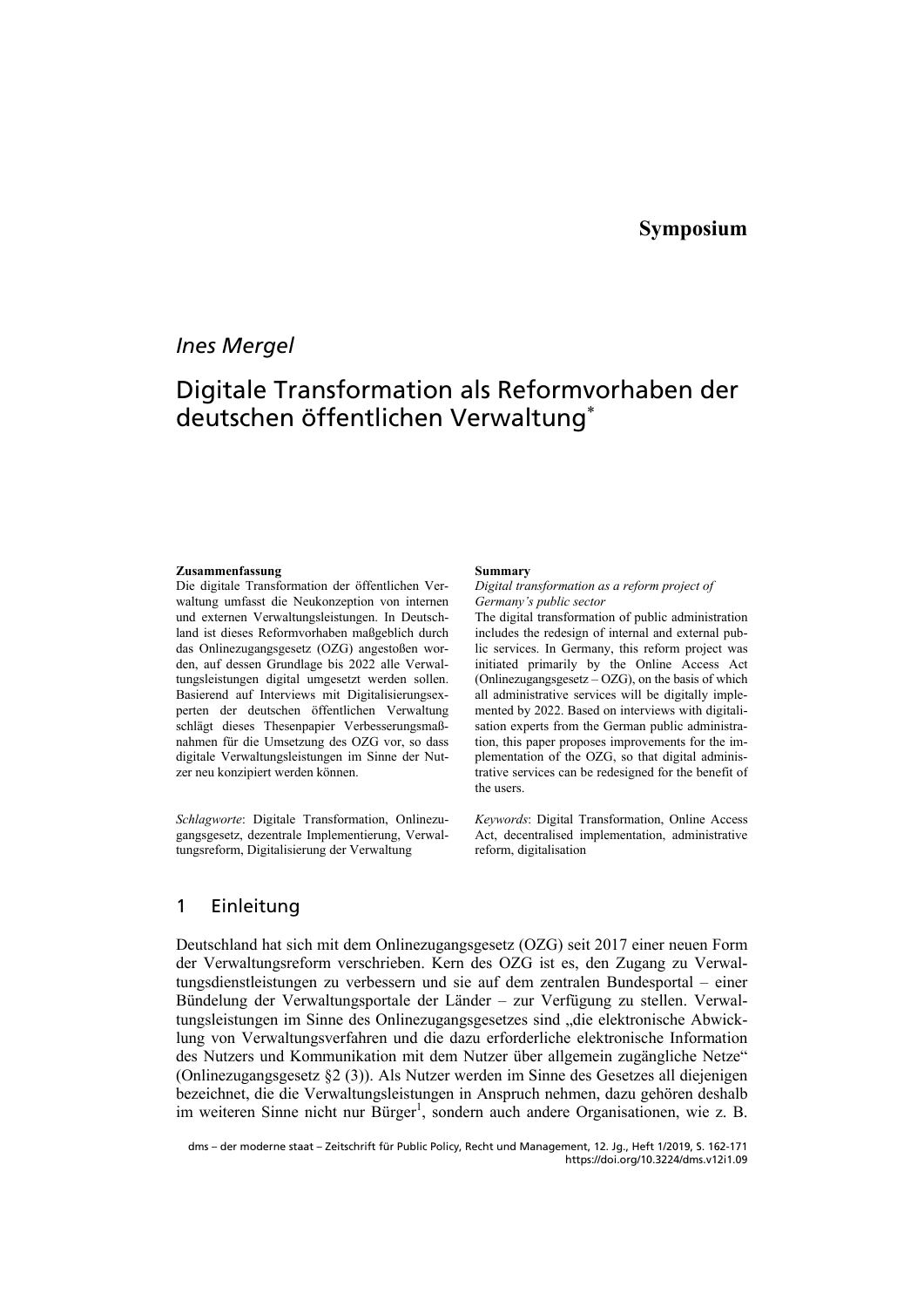Unternehmen oder Vereine. Für jeden Nutzer wird ein Nutzerkonto angelegt, das zur wiederholten Identifizierung und zukünftig möglicherweise auch zum Datenaustausch genutzt werden kann. Ziel des OZG ist es, die Verwaltungsleistungen zu digitalisieren, um sie zukünftig teilweise automatisch abwickeln zu können.

Für diese umzusetzende Funktionalreform wurde mit dem OZG eine zentrale politische Entscheidung getroffen. Die Umsetzung wird sowohl auf Bundesebene vorgenommen, als auch auf andere Verwaltungsebenen delegiert. Auf Bundesebene werden 14 Themenfelder bearbeitet, die von mindestens zwei Digitalisierungslaboren unterstützt werden und arbeitsteilig durch Bund, Länder und Kommunen umgesetzt werden (IT-Planungsrat, 2019). Zusätzlich wurde die Umsetzung der 575 Prozesse auf die Länder und deren Kommunen verteilt, die diese als Teil ihrer Landesportale digitalisieren.

Eine Verwaltungsreform von diesem Ausmaß – die Digitalisierung aller Verwaltungsleistungen eines gesamten Staates – ist eine einzigartige Vorgehensweise, die so systematisch in keinem anderen Land umgesetzt wird. Es entstehen dadurch Spannungsfelder und organisatorische Fragen, die sich erst im Laufe der Implementierung eröffnen. Dieser Beitrag hat deshalb zum Ziel, basierend auf Einsichten aus Experteninterviews Vorschläge für die weiteren Umsetzungsschritte darzustellen.

Um zu verstehen, wie Experten die Implementierung des OZG beurteilen und welche Unsicherheiten infolge dieser Verwaltungsreformentscheidung entstehen, habe ich Experteninterviews mit insgesamt 35 Digitalisierungsexperten auf allen deutschen Verwaltungsebenen geführt. Diese in 2018 geführten halbstrukturierten Interviews involvierten Ministerialbeamte, IT-Planungsratsmitglieder und Implementierer (wie z. B. Landes-CIOs, Oberbürgermeister oder auch IT-Dienstleister), die in einem Schneeballsamplingansatz ausgewählt wurden (Bogner, Littig & Menz, 2011, Biernacki & Waldorf, 1981). Die Interviews haben zwischen 45 und 90 Minuten gedauert, wurden transkribiert und sowohl deduktiv als auch induktiv kodiert (Gioia, Corley & Hamilton, 2013). Die Daten habe ich dann im ersten Schritt thematisch mit Hilfe von QSR NVivo basierend auf der deduktiv aus der Literatur abgeleiteten Kodierungsliste ausgewertet und im zweiten Schritt induktiv offene Codes ermittelt, die dann beide zusammengeführt wurden (Saldana, 2015).

Dieser Beitrag entwickelt vier Thesen, die auf den Aussagen der Experten basieren und sich vor allem auf die nächste Stufe der Implementierung des Onlinezugangsgesetzes beziehen. Zunächst werde ich die Begrifflichkeiten vorstellen und Digitalisierung als Verwaltungsreform einordnen, dann die von den Experten geäußerten Kritikpunkte und Thesen für die weitere Umsetzung präsentieren.

### 2 Digitalisierung der öffentlichen Verwaltung als Verwaltungsreform

Das OZG ist eine zentralisiert organisierte Aufgabe, die vom Bundesinnenministerium in Zusammenarbeit mit dem IT-Planungsrat durchgeführt wird und dezentral vor allem von den Ländern und Kommunen umgesetzt wird. Zusätzlich werden in Bundesdigitallaboren Akteure zusammengebracht, die themenspezifisch zusammenhängende Verwaltungsleistungen erarbeiten, wie z. B. das Elterngeld oder Leistungen nach dem Bun-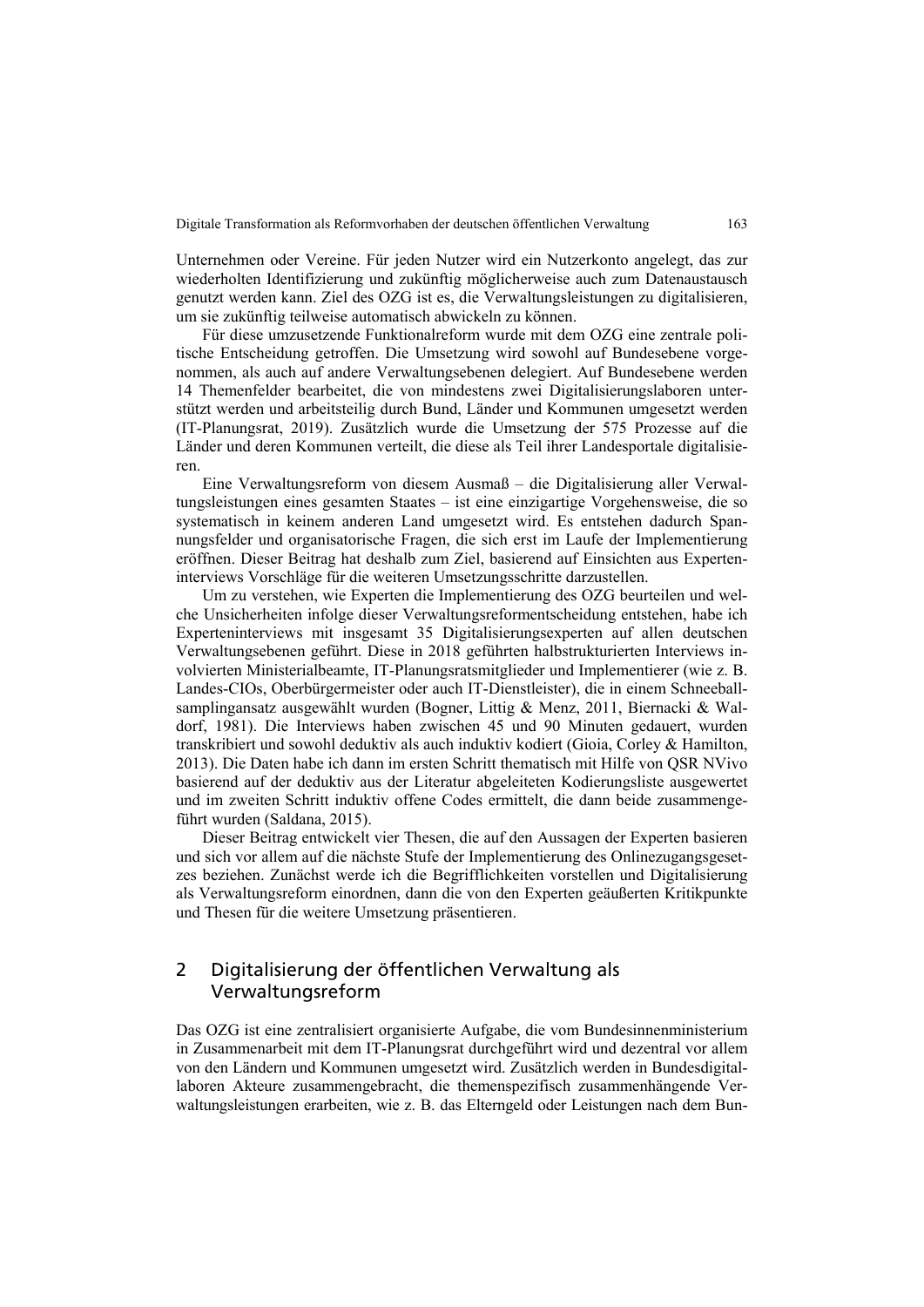# *Ulrich Silberbach*

# Der öffentliche Dienst: "Altbacken" und "Auffangbecken" oder "Macher" und "Manager"?

"Altbacken" und "Auffangbecken" oder "Macher" und "Manager"? Ein "Vollblutgewerkschafter" muss auf diese Frage mit Widerspruch eingehen: Die Attribute "altbacken", erst recht "Auffangbecken" werden den Leistungen der Kolleginnen und Kollegen, die sich ihre Arbeitsumgebung ja nicht selbst aussuchen können, wirklich nicht gerecht. Und "Manager" oder "Macher" kann man auch nicht überall gebrauchen – übrigens auch in der Privatwirtschaft nicht. Worum geht es also?

- 1. Maßstab für das Handeln der Verwaltung ist der im Grundgesetz festgeschriebene Grundsatz der Rechtmäßigkeit der Verwaltung.
- 2. Ein an rechtsstaatlichen Grundsätzen ausgerichteter öffentlicher Dienst und eine unabhängige Justiz sind Standortfaktoren für Deutschland. Beim Blick schon in das weitere europäische Umfeld wird deutlich, dass dies nicht ganz selbstverständlich ist.
- 3. Manchmal ist der öffentliche Dienst auch "Macher" und "Manager", wenn es darauf ankommt. Die Bewältigung der Flüchtlingskrise hat dies bei allen Schwächen zuletzt in besonderer Weise verdeutlicht. Trotz häufig unklaren Strukturen und bei allen Überstunden wurden häufig auch neue Formen der Zusammenarbeit gefunden oder Aufgaben unter einem Dach gebündelt.

Hier zeigen sich wie in vielen anderen Bereichen Versäumnisse der Vergangenheit. Der öffentliche Dienst wurde personell förmlich "auf Kante genäht". Überalterung in vielen Bereichen, Schlangen vor Bürgerämtern, verzögerte Genehmigungsverfahren wegen Personalmangels, der aktuelle Lehrermangel oder die Betreuungssituation in Kindertagesstätten belegen die Folgen. Das führte zu Arbeitsverdichtung bei den Beschäftigten sowie zu Leistungseinschränkungen und langen Bearbeitungszeiten für die Bürgerinnen und Bürger.

Mit welchen Herausforderungen sieht sich der öffentliche Dienst also heute konfrontiert? Wenn der Staat handlungsfähig bleiben soll, muss ihm qualifizierter Nachwuchs etwas wert sein. Dies gilt erst recht, wenn in den nächsten zehn Jahren rund 30% der Beschäftigten im Bund wie in den Ländern in den Ruhestand gehen. Die demografische Herausforderung ist nicht auf Legislaturperioden begrenzt. Die Bundesregierung hat in der vergangenen Legislaturperiode, nicht zuletzt auf Initiative des dbb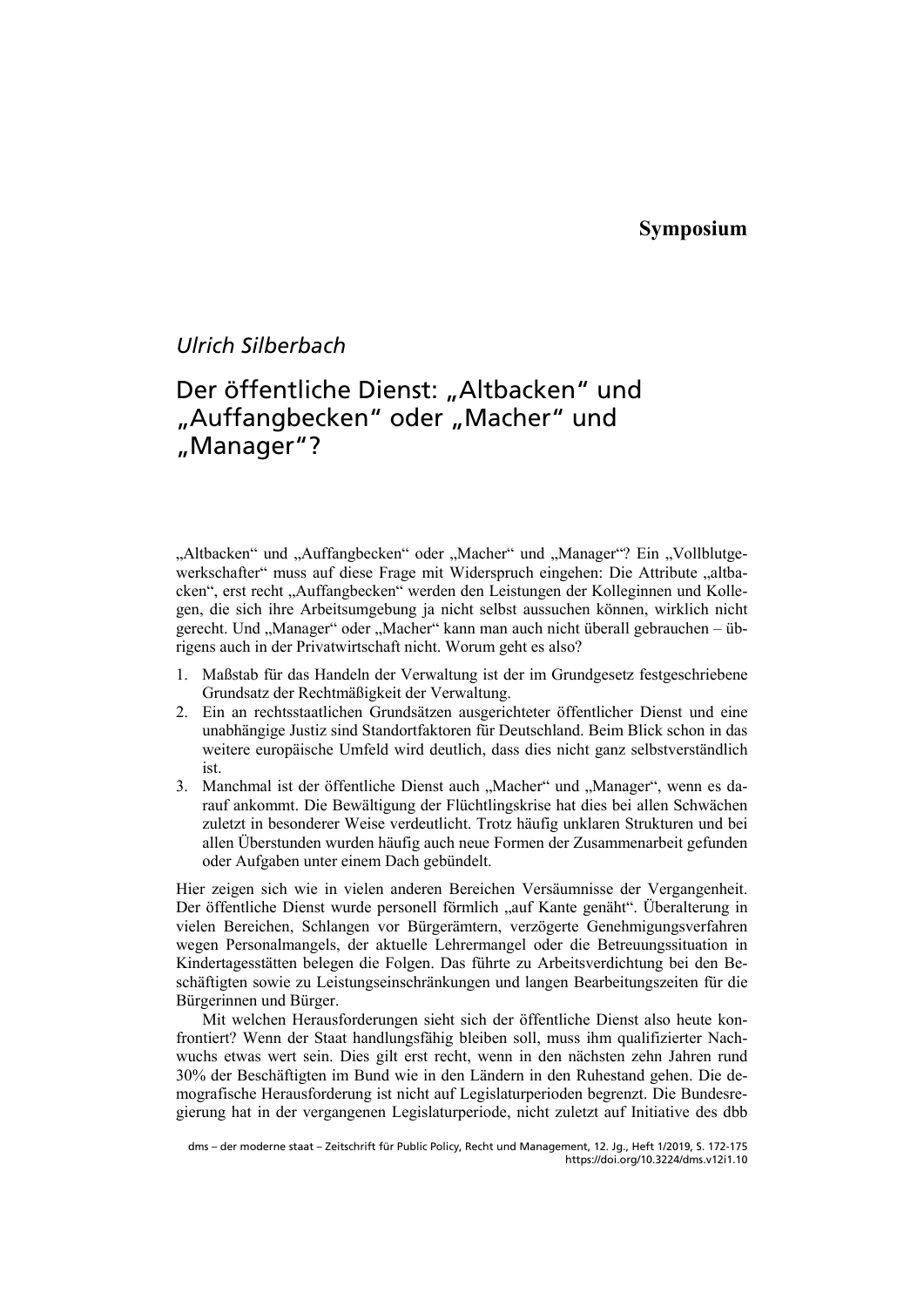## *Adrian Ritz*

# Öffentliche Personalsysteme im Wandel – weitere Reformschritte sind notwendig

### **Zusammenfassung**

Die öffentlichen Personalsysteme werden seit einigen Jahren in vielen Ländern reformiert. Die reformierten Personalsysteme zeichnen sich durch höhere Flexibilität als die traditionellen Modelle aus und insgesamt lässt sich eine wachsende Konvergenz im Personalmanagement öffentlicher und privater Organisationen beobachten. Der vorliegende Beitrag stellt den Wandel öffentlicher Personalsysteme dar und entwickelt fünf Thesen zum weiteren Reformbedarf, insbesondere von Laufbahnsystemen. Deren Anstellungs- und Arbeitsbedingungen gilt es weiter zu flexibilisieren und Selektions-, Entwicklungs- sowie Beförderungsstrategien sind wettbewerbsorientierter auszugestalten, damit die Arbeitsattraktivität des öffentlichen Dienstes gesteigert wird.

*Schlagworte*: öffentliche Personalsysteme, öffentlicher Dienst, Laufbahnsystem, Wandel, Reformen

#### **Summary**

*Changing civil service systems – in need for future reforms* 

For the last couple of years, many countries reformed their civil service systems. The reformed civil service systems feature greater flexibility than the traditional models. Overall, public and private HR systems and HR management approaches increasingly converge. The article outlines the changes in civil service systems and develops five theses on further reform needs, in particular of career systems. In order to increase the attractiveness of future public service, employment and working conditions need to be more flexible and selection, development, and promotion strategies need to become more competitive.

*Keywords*: civil service systems, public service, career system, change, reforms

### 1 Merkmale öffentlicher Personalsysteme

Öffentliche Personalsysteme erfüllen zentrale Aufgaben in einer Gesellschaft. Sie dienen der Umsetzung des rechtsstaatlichen Rahmens für die Beschäftigung von Privatpersonen durch den Staat, legitimieren die gegenseitigen Rechte und Pflichten von Staat und Privaten und sorgen dadurch für die Beachtung grundlegender Werte im Rahmen der staatlichen Aufgabenerfüllung. Sie prägen zudem die Akzeptanz des öffentlichen Personals und dessen Tätigkeit in der Gesellschaft nicht unwesentlich. In diesem Beitrag soll der künftige Reformbedarf von insbesondere laufbahnorientierten Personalsystemen zur Diskussion gestellt werden. Dabei werden einleitend die Merkmale unterschiedlicher öffentlicher Personalsysteme aufgezeigt, um anschließend den in den vergangenen Jahren stattgefundenen Wandel im öffentlichen Dienst darstellen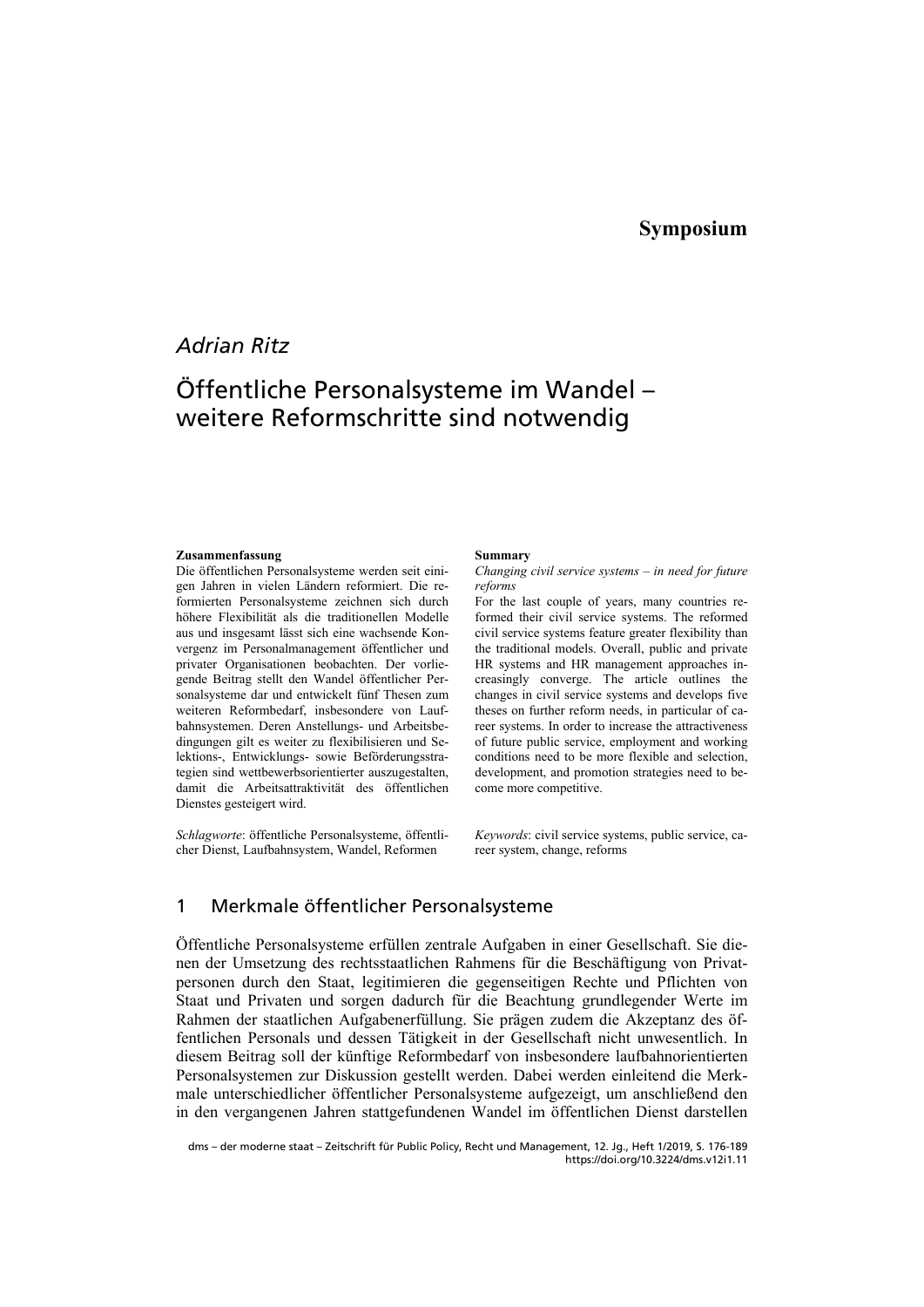zu können. Abschließend geht der Beitrag auf künftigen Reformbedarf anhand von fünf Thesen ein. $^1$ 

Das Personalsystem öffentlicher Organisationen lässt sich u. a. anhand des quantitativen Ausmaßes des Personalkörpers sowie der qualitativen Ausprägungen spezifischer Personalprozesse und Systemmerkmale beschreiben. Die Quantität des öffentlichen Personalkörpers i. S. der Anzahl öffentlich Beschäftigter im Verhältnis zur Gesamtbeschäftigung (z. B. im Jahr 2015: Österreich 16%, Deutschland 11%, Schweiz 10% vs. Dänemark 29%, Norwegen 30%, Schweden 28%) oder auf den unterschiedlichen Staatsebenen (z. B. im Jahr 2014: auf zentralstaatlicher Ebene Österreich 16%, Deutschland 11%, Schweiz 8% vs. Griechenland 76%, Irland 90%, Türkei 91%) variiert beträchtlich innerhalb der Staaten der Organisation für wirtschaftliche Zusammenarbeit und Entwicklung (OECD) und verdeutlicht damit die Bedeutung des öffentlichen Dienstes inklusive der damit verbundenen Verwaltungstraditionen (OECD, 2017). Dazu zählt insbesondere auch das Verhältnis von Beamten<sup>2</sup> zu Angestellten bzw. Vertragsbediensteten, das die Flexibilität des Personalsystems hochgradig mitbestimmt. Während die Schweiz keine Beamten im eigentlichen Sinne (z. B. lebenslange Anstellungsgarantie) kennt, betrug deren Anteil in Österreich 2014 rund 57% und in Deutschland rund 39% (Adamaschek & Oechsler, 2001; Deutscher Beamtenbund, 2018; Öffentlicher Dienst Österreich, 2018).

Die qualitativen Systemmerkmale werden maßgeblich durch den institutionellen Rahmen beeinflusst, vor allem in Bezug auf die Flexibilität der Beschäftigungsbedingungen und die Durchlässigkeit des Personalkörpers. Sie sind Auswirkungen spezifischer Personalpraktiken, vor allem im Rahmen der Rekrutierungs- und Beförderungsprozesse, und der damit zusammenhängenden Merkmale des Personalsystems. Über die Zeit haben entsprechende Unterschiede zu verschiedenen Typen des öffentlichen Dienstes und von Personalsystemen geführt. Die folgenden zwei Modelle charakterisieren die unterschiedlichen Rollen, welche der Staat als Arbeitgeber in den europäischen Wohlfahrtsstaaten seit dem zweiten Weltkrieg wahrnimmt (Bach & Bordogna, 2016; Demmke, Hammerschmid, & Meyer, 2007; OECD, 2005).

"*Hoheitsrechtliches Arbeitgebermodell*": Das Arbeitsverhältnis ist ein einseitig hoheitlich durch Gesetz vom Gesetzgeber ausgestaltetes Verhältnis zwischen Staat und Arbeitnehmer, in welchem die Beamten neutral dem Staat und dem öffentlichen Interesse zu dienen haben. Begründet wird das Arbeitsverhältnis durch einen einseitigen, allenfalls mitwirkungspflichtigen Akt des Staates und nicht durch einen beidseitigen Individual- oder Kollektivarbeitsvertrag zwischen Arbeitgeber und Arbeitnehmer oder den Tarifvertragsparteien wie im privaten Arbeitsrecht. Die Beamten tragen die zentrale Verantwortung, die hoheitlichen Funktionen im Namen des Staates auszuführen. Damit sie möglichst unbeeinflusst von Eigeninteressen dem öffentlichen Interesse dienen können, wird den Werten Loyalität, Vertrauen und Stabilität im Arbeitsverhältnis bzw. in den dienstrechtlichen Bedingungen höchste Priorität eingeräumt. Spezifische inhaltliche und prozessuale Aspekte charakterisieren dieses besondere Dienst- und Treueverhältnis, das entsprechend im öffentlichen und nicht im privaten Recht verankert ist. Dazu gehören Pflichten (z. B. Dienstpflicht, Weisungs- und Befolgungspflicht, Sorgfaltspflicht), aber auch Rechte und Sicherheiten (z. B. Anspruch auf Lohnerhöhung, Lohnzulagen, berufliche Weiterbildung, Kündigungsschutz) des Arbeitnehmers. Daraus ergeben sich so genannt *geschlossene Laufbahnsysteme* ("career based systems"),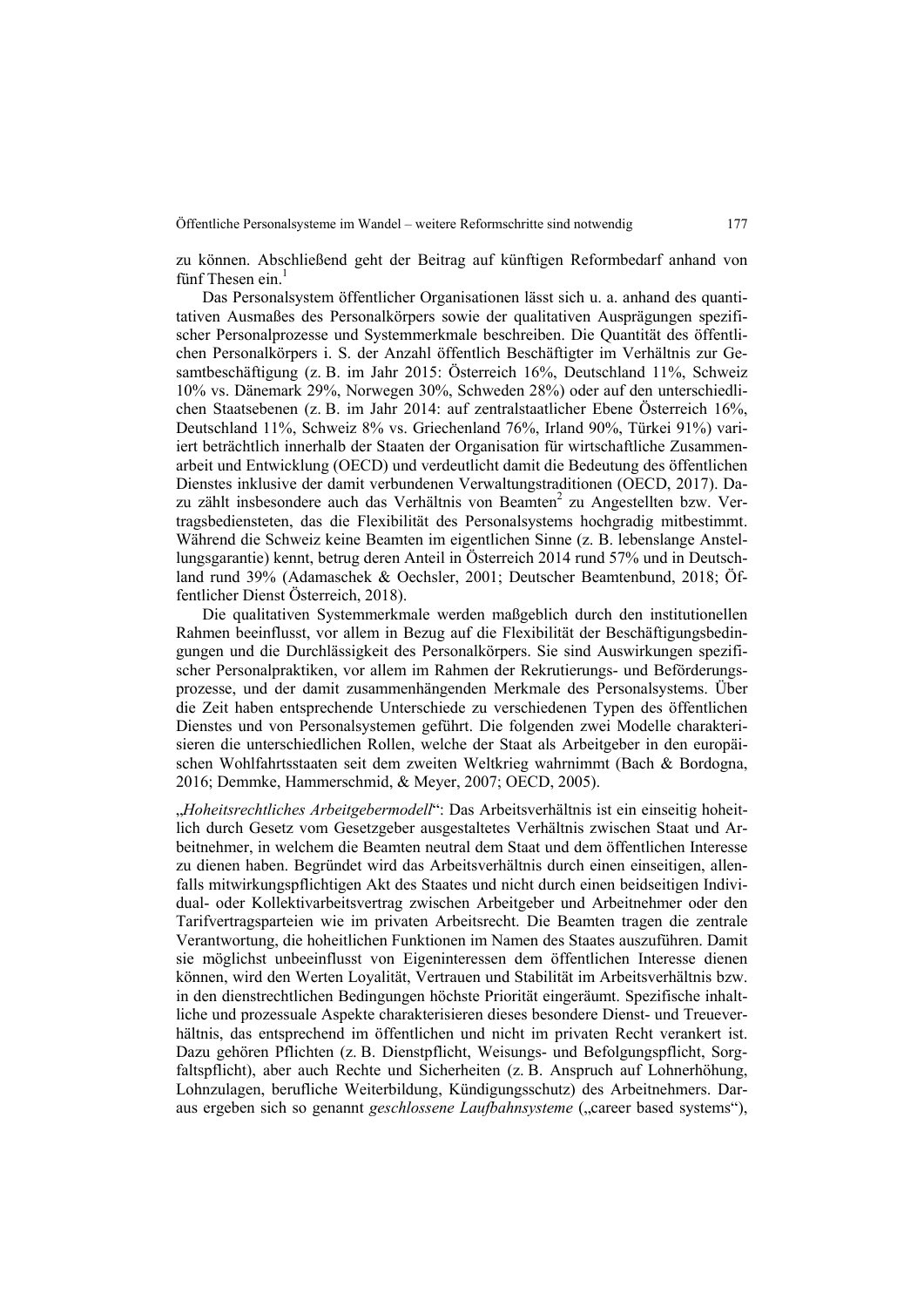# *Detlef Placzek*

# Management der Flüchtlingskrise in Rheinland-Pfalz

"9 Uhr, Evian. Vom Genfer See aus lässt Peter Altmaier über das Lagezentrum im Kanzleramt eine Telefonkonferenz mit den Chefs der Staatskanzleien der 16 Bundesländer organisieren. Er teilt ihnen mit, was die Kanzlerin in der Nacht entschieden hat. Und fordert sie auf, bei der Unterbringung der Flüchtlinge zu helfen. Manche Teilnehmer fühlen sich überrumpelt, reagieren genervt. Einer fragt: Mit wie vielen Flüchtlingen ist zu rechnen? Niemand weiß das. Merkel hatte in der Nacht von 7.000 Menschen gesprochen. Einer stellt die Frage: Was, wenn es 15.000 sind? Keiner hat eine Antwort. Nichts ist vorbereitet, es gibt keine Erfahrungswerte. Niemand hat so etwas schon erlebt." (Blume et al., 2016) Als es um die Entscheidung über die Grenzöffnung ging, hat die Bundeskanzlerin offenbar vergeblich versucht, Herrn Seehofer zu erreichen. Die einen behaupten, er habe nicht abgenommen, andere meinen, er hatte sein Telefon ausgeschaltet. Ganz ähnlich irritierend wie in der Bund-Länder-Konferenz stellte sich die Situation auch auf meiner Ebene dar, der ich mit der konkreten Umsetzung dieser Entscheidung in Rheinland-Pfalz betraut war. Das Krisenmanagement wirkte im Verlauf und wirkt auch im Nachhinein manchmal noch wie ein Film. Zeit zum Nachdenken gab es nicht.

Als das Problem der Flüchtlingsaufnahme aufkam, war ich Vizepräsident des Landesamtes für Soziales, Jugend und Versorgung und hatte bis dato mit diesem Thema überhaupt nichts zu tun gehabt. Für die Aufnahme der Flüchtlinge ist in Rheinland-Pfalz auch nicht das Landesamt zuständig, sondern eine Nachfolgebehörde der Bezirksregierung, die Aufsichts- und Dienstleistungsbehörde. Allerdings ist es zuständig für die Thematik der unbegleiteten minderjährigen Ausländer (UMA), wie beispielweise die medizinische Altersfeststellung. Auf Beschluss des Ministerrates habe ich dann von September 2015 bis Mai 2016 den Führungsstab Flüchtlingshilfe der Landesregierung geleitet. Heute bin ich Präsident einer oberen Landesbehörde in Rheinland-Pfalz mit Zuständigkeiten für diverse Lebenslagen und einem jährlichen Budget von rund 4 Mrd. Euro, das sich im Wesentlichen aus Transfermitteln und etwa 63 Mio. Euro an Personal- und Verwaltungskosten zusammensetzt. Seit August 2018 bin ich zudem Opferbeauftragter der Landesregierung Rheinland-Pfalz und zuständig für den Bereich der Großschadensereignisse, also Attentate, große Unglücke und Katastrophen, darunter auch Naturkatastrophen.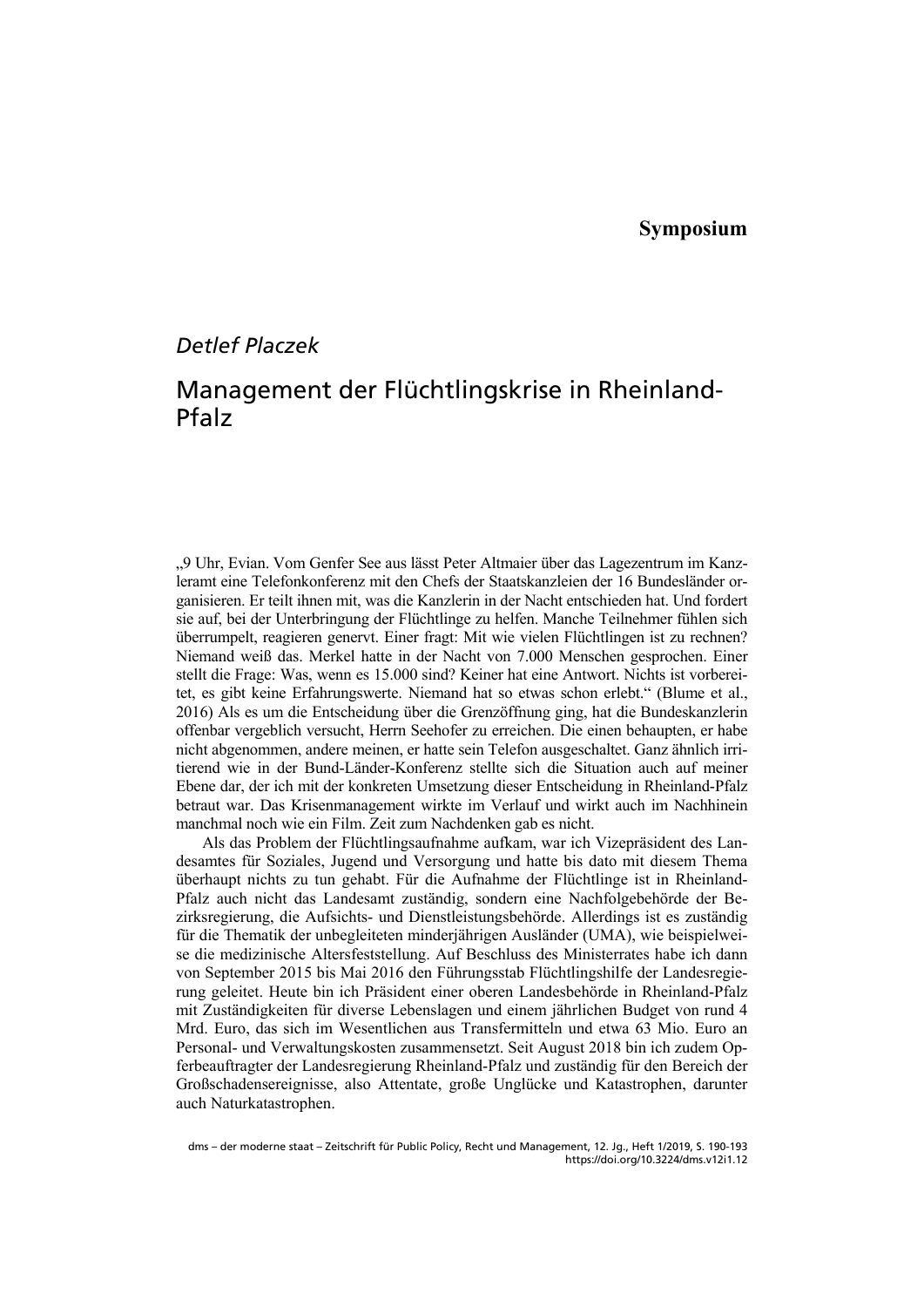## **Symposium**

## *Renate Reiter, Annette Elisabeth Töller*

# Permissive und restriktive Muster in den Asylpolitiken der Bundesländer

#### **Zusammenfassung**

Die Asylpolitiken der deutschen Bundesländer sind durch große Unterschiede gekennzeichnet. Im verbundföderalen System der Bundesrepublik Deutschland nutzen die Länder ihre Verwaltungshoheit für eigene Akzente bei der Umsetzung der bundeseinheitlichen Regelungen. Der Beitrag verfolgt das Ziel, entsprechende Unterschiede in den Asylpolitiken der Länder systematisch zu erfassen und einzuordnen. Die zentralen Fragen lauten: In welchem Ausmaß unterscheiden sich die Politiken in den Ländern? Und: Lassen sich Muster einer eher "restriktiven" oder "permissiven" Asylpolitik erkennen? In der Tat finden wir in der Anwendung des Asylbewerberleistungsgesetzes, den Rückführungspraxen und der (Nicht-) Einrichtung von Ankerzentren länderspezifische Muster einer eher "permissiven", d. h. den Zugang von Geflüchteten zum sozialen und öffentlichen Leben erleichternden, oder eher "restriktiven", d. h. Zugang hemmenden, Asylpolitik. Mit dieser systematisierenden Darstellung der Unterschiede in der Policy-Anwendung leisten wir einen Beitrag zur vergleichenden policyanalytischen Untersuchung der Asylpolitiken der Bundesländer und liefern die Grundlage für weitere, kausalanalytische Untersuchungen.

*Schlagworte*: Asylpolitik, Unterschiede in den Bundesländern, permissiv-restriktiv

#### **Abstract**

*Patterns of permissive and restrictive asylum policies in the German Länder* 

Asylum policies of the German states vary greatly. Within the German system of cooperative federalism, the states use their administrative power when implementing federal asylum law in very different ways. The article seeks to record and classify the according differences. To what extent do asylum policies of the states vary? Can we detect patterns of "permissive" or "restrictive" policies at the *Länder*-level? We analyse the states' practices in implementing the German 'Asylum seekers benefits'- Law, in deporting rejected asylum seekers, and in establishing (or not) special reception centres. We find states with more "permissive", policies and states with more "restrictive", policies. The article delivers a systematic description of the differences in how the German *Länder* apply central rules regarding the treatment of refugees, thus contributing to the comparative analysis of the states' asylum policies and paving the way for causal analyses yet to come.

*Key words*: Refugee policy, differences in German states, permissive-restrictive

### 1 Einleitung $<sup>1</sup>$ </sup>

AusländerInnen, die in "die Bundesrepublik Deutschland kommen, um sich niederzulassen, ziehen in einen Bundesstaat zu" (Münch, 2016, S. 365). Im Gegensatz etwa zu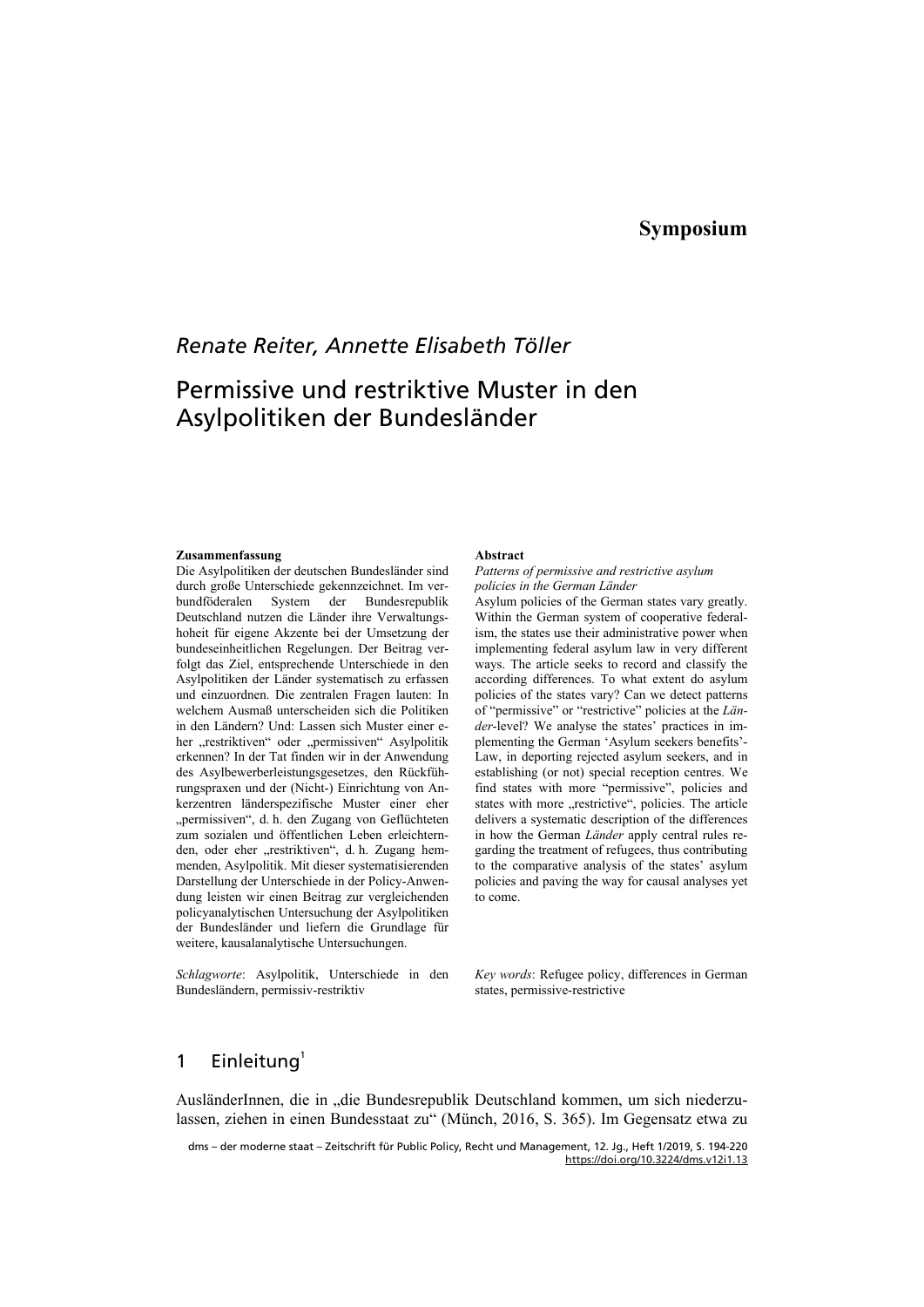EU-AusländerInnen, die ihren Aufenthaltsort frei wählen können, werden Geflüchtete, die nach Deutschland kommen, jedoch über den sogenannten Königsteiner Schlüssel<sup>2</sup> auf die Bundesländer verteilt (z. B. Hummel & Thöne, 2016, S. 18). Zum Beispiel nahmen im Jahr 2018 Nordrhein-Westfalen 21,14%, Bayern 15,55% und Baden-Württemberg 13,01% der Geflüchteten auf, in allen anderen Bundesländern waren es deutlich weniger (Bundesamt für Migration und Flüchtlinge, 2018). In den Ländern erwarten die Geflüchteten höchst unterschiedliche Politiken, von der Unterbringung, den Modalitäten der Gesundheitsversorgung bis hin zu den Politiken der Rückführung – und dies, obwohl die Länder im Bereich der Flüchtlingspolitik im engeren Sinne über keine eigenen legislativen Kompetenzen verfügen. Diese Unterschiedlichkeit der Politiken stellt zum einen ein wissenschaftliches Problem dar, insofern man nicht erwarten würde, dass einheitliches Bundesrecht alleine in der Umsetzung zu derart divergenten Politiken führen würde. Es stellt zum anderen ein politisches Problem dar, insofern der Befund im Widerspruch zu normativen Vorstellungen steht, etwa dem in Art. 3 Abs. 1 GG festgelegten Gleichheitsgrundsatz<sup>3</sup> sowie dem Ziel gleichwertiger Lebensverhältnisse im Bundesgebiet bzw. der Rechtseinheit (welche für das Aufenthalts- und Niederlassungsrecht der AusländerInnen [Art 74 Abs. 1 Satz 4] gelten, nicht aber für die Angelegenheiten der Flüchtlinge und Vertriebenen [Art. 74 Abs. 1 Satz 6]).

Der vorliegende Beitrag verfolgt das Ziel, diese gerade angesprochenen Unterschiede in den Asylpolitiken der Länder systematisch zu erfassen, einzuordnen und damit zunächst ein möglichst exaktes Abbild dieser in der Literatur mittlerweile mehrfach diskutierten Asylpolitiken als ersten Schritt einer kausalen policyanalytischen Untersuchung zu ermöglichen. Unsere zentralen Fragen lauten daher: Inwieweit unterscheiden sich die Politiken in den Ländern? Und: Lassen sich die Politiken innerhalb eines Spektrums von "restriktiv" bis "permissiv" kategorisieren? Dies ist wichtig, um zum einen den deskriptiven Befund zu systematisieren und damit zum anderen die Grundlage für eine vergleichende kausale Policyanalyse herzustellen.

Für diese Fragestellung sind die folgenden wissenschaftlichen Diskussionen relevant, die hier typisiert skizziert werden, sich in konkreten Publikationen jedoch teilweise überschneiden: In Folge der erheblichen Neuordnung der föderalen Kompetenzen Deutschlands, insbesondere durch die Föderalismusreform I von 2006, hat die *Föderalismusforschung* ein großes Interesse an der Frage entwickelt, ob insbesondere die den Ländern neu zugewiesenen Kompetenzen zu größerer Policy-Vielfalt geführt haben bzw. führen und welches die kausalen Triebkräfte für die Vielfalt sind (z. B. Hildebrandt & Wolf, 2016; Jeffery, Pamphilis, Rowe & Turner, 2016; Reus & Vogel, 2018; Sack & Töller, 2018). In diesem Forschungszweig ist jedoch die Asylpolitik allenfalls am Rande – im Kontext der Migrations- und Integrationspolitik – betrachtet worden (Henkes, 2008 sowie insbesondere Münch, 2016; 2017); dies vor allem, weil sich in diesem Feld keine wesentlichen Änderungen der Kompetenzallokation ergeben haben.

Auch die *vergleichende Policyanalyse* befasst sich mit unterschiedlichen Policies in den Ländern. Ihr geht es dabei vorrangig um Kausalerklärungen für Policy-Outputs (Schmidt, 1980). Unterschiede in den Policy-Outputs der Länder stellen aus dieser Perspektive vor allem Varianz auf der abhängigen Variable dar, die eine systematische theoriegeleitete Untersuchung erst ermöglicht (Sack & Töller, 2018). In diesem Forschungszweig gibt es gerade in jüngerer Zeit einige relevante Untersuchungen zum Feld der Migrationspolitik im Allgemeinen und der Asylpolitik im Besonderen<sup>4</sup> (Riedel & Schneider, 2017; Hörisch, 2018; Hörisch & Heiken, 2018; Günther, Kurrek &